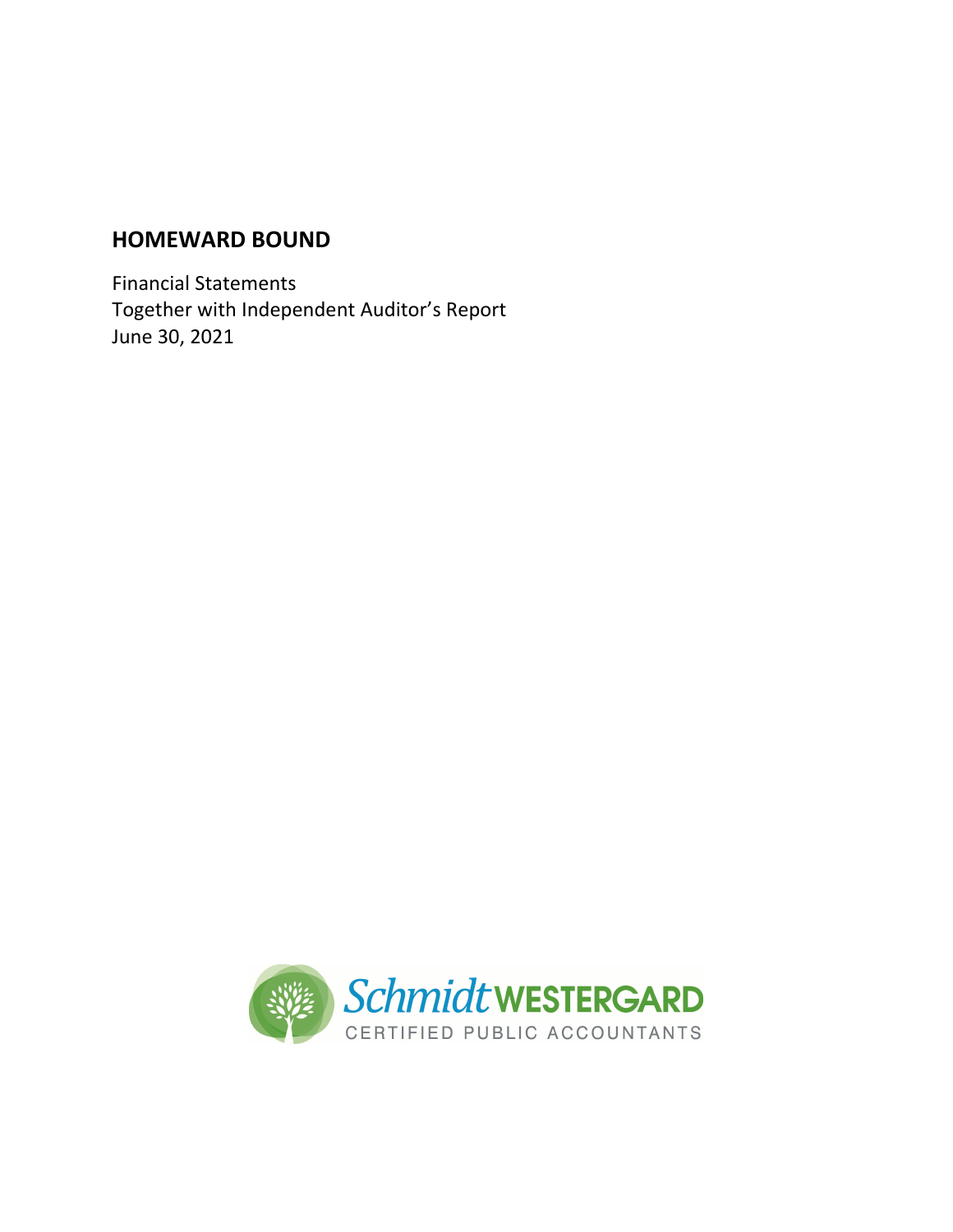# TABLE OF CONTENTS

| <b>INDEPENDENT AUDITOR'S REPORT</b>                               |   |
|-------------------------------------------------------------------|---|
| FINANCIAL STATEMENTS                                              |   |
| Statements of financial position                                  | 3 |
| Statement of activities for the year ended June 30, 2021          | 4 |
| Statement of activities for the year ended June 30, 2020          | 5 |
| Statement of functional expenses for the year ended June 30, 2021 | 6 |
| Statement of functional expenses for the year ended June 30, 2020 | 7 |
| Statements of cash flows                                          | 8 |
| Notes to financial statements                                     | 9 |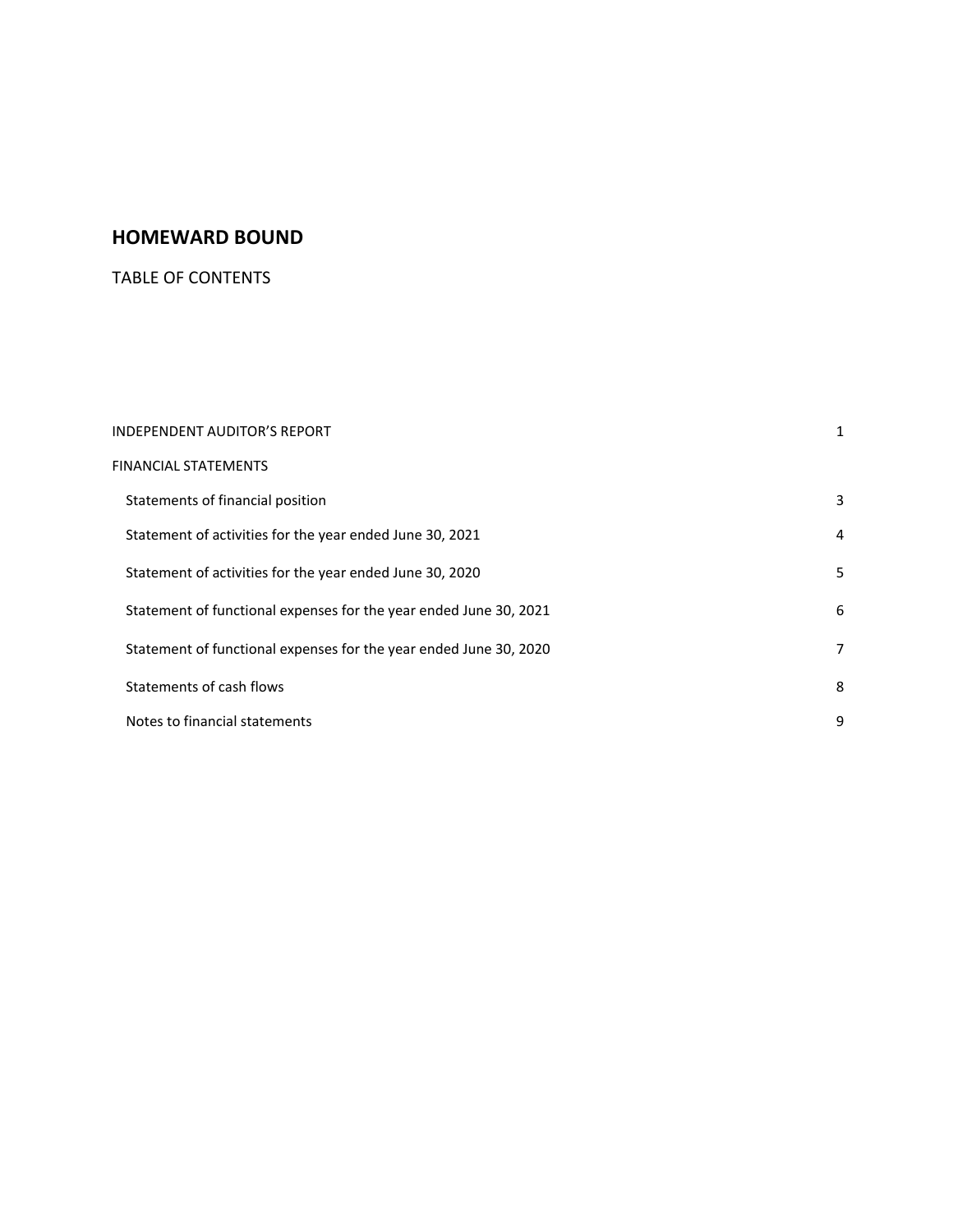

#### **INDEPENDENT AUDITOR'S REPORT**

To the Board of Directors Homeward Bound

#### **Report on the Financial Statements**

We have audited the accompanying financial statements of Homeward Bound (the "Organization") (a nonprofit organization), which comprise the statements of financial position as of June 30, 2021 and 2020, and the related statements of activities, functional expenses, and cash flows for the years then ended, and the related notes to the financial statements.

#### **Management's Responsibility for the Financial Statements**

Management is responsible for the preparation and fair presentation of these financial statements in accordance with accounting principles generally accepted in the United States of America; this includes the design, implementation, and maintenance of internal control relevant to the preparation and fair presentation of financial statements that are free from material misstatement, whether due to fraud or error.

#### **Auditor's Responsibility**

Our responsibility is to express an opinion on these financial statements based on our audits. We conducted our audits in accordance with auditing standards generally accepted in the United States of America. Those standards require that we plan and perform the audit to obtain reasonable assurance about whether the financial statements are free from material misstatement.

An audit involves performing procedures to obtain audit evidence about the amounts and disclosures in the financial statements. The procedures selected depend on the auditor's judgment, including the assessment of the risks of material misstatement of the financial statements, whether due to fraud or error. In making those risk assessments, the auditor considers internal control relevant to the entity's preparation and fair presentation of the financial statements in order to design audit procedures that are appropriate in the circumstances, but not for the purpose of expressing an opinion on the effectiveness of the entity's internal control. Accordingly, we express no such opinion. An audit also includes evaluating the appropriateness of accounting policies used and the reasonableness of significant accounting estimates made by management, as well as evaluating the overall presentation of the financial statements.

We believe that the audit evidence we have obtained is sufficient and appropriate to provide a basis for our audit opinion.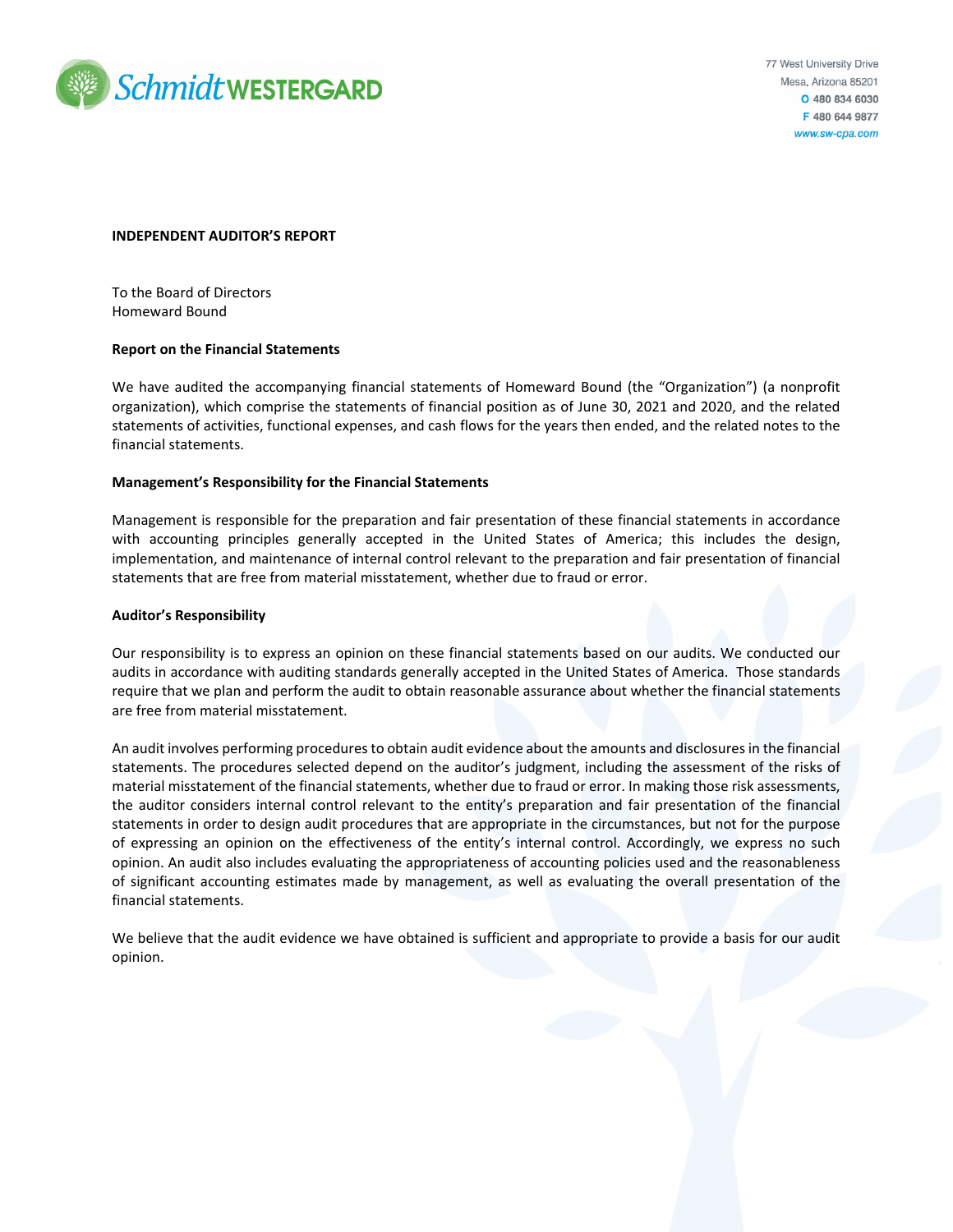**Opinion**

In our opinion, the financial statements referred to above present fairly, in all material respects, the financial position of the Organization as of June 30, 2021 and 2020, and the changes in its net assets and its cash flows for the years then ended in accordance with accounting principles generally accepted in the United States of America.

Schmidt Westergard & Company, PLLC

Mesa, Arizona March 29, 2022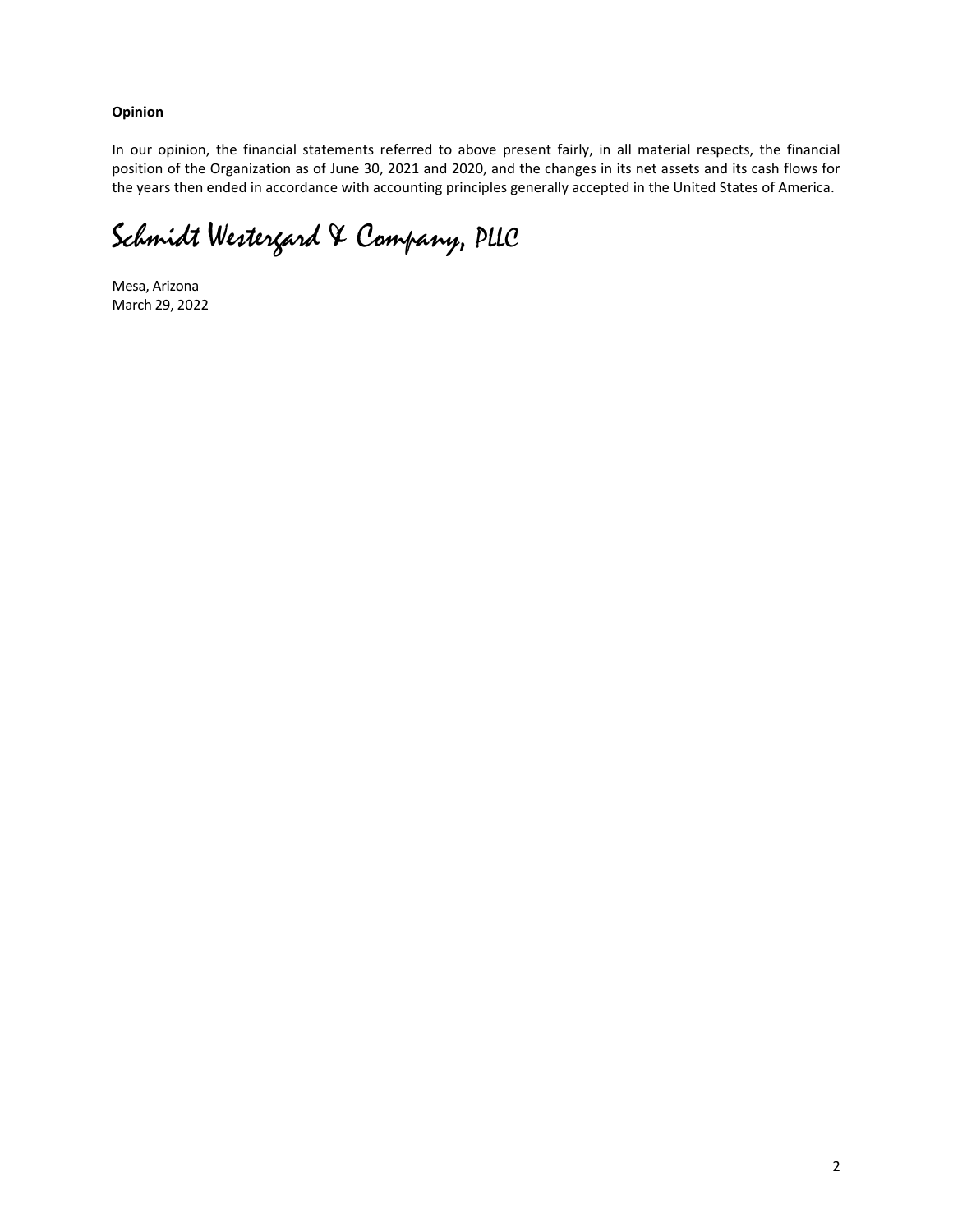STATEMENTS OF FINANCIAL POSITION June 30, 2021 and 2020

|                                                                                                                                                                                                                            | 2021 |                                                     | 2020                                                      |
|----------------------------------------------------------------------------------------------------------------------------------------------------------------------------------------------------------------------------|------|-----------------------------------------------------|-----------------------------------------------------------|
| <b>ASSETS</b>                                                                                                                                                                                                              |      |                                                     |                                                           |
| <b>CURRENT ASSETS</b><br>Cash and cash equivalents<br>Investments<br>Receivables<br>Contributions receivable, net<br>Prepaid expenses                                                                                      | \$   | 2,622,853<br>793,284<br>99,676<br>142,649<br>94,012 | \$<br>3,083,242<br>645,267<br>115,807<br>39,617<br>84,776 |
| Total current assets                                                                                                                                                                                                       |      | 3,752,474                                           | 3,968,709                                                 |
| CONTRIBUTIONS RECEIVABLE, net, less current<br>and restricted portions<br>PROPERTY AND EQUIPMENT, net                                                                                                                      |      | 27,510<br>1,396,043                                 | 35,033<br>1,322,311                                       |
| ASSETS RESTRICTED TO INVESTMENT IN LONG-LIVED<br><b>ASSETS AND IMPROVEMENTS</b><br>Cash and cash equivalents<br>Contributions receivable, net                                                                              |      | 23,967                                              | 403,014<br>69,851                                         |
| INVESTMENTS RESTRICTED FOR ENDOWMENT                                                                                                                                                                                       | \$   | 343,805<br>5,543,799                                | \$<br>289,884<br>6,088,802                                |
| <b>LIABILITIES AND NET ASSETS</b><br><b>CURRENT LIABILITIES</b><br>Current maturities of notes payable<br>Accounts payable<br><b>Accrued liabilities</b><br>Deferred revenue<br>Note payable - Paycheck Protection Program | \$   | 260,000<br>30,451<br>134,559<br>1,022,428           | \$<br>260,000<br>32,786<br>183,460<br>119,073<br>500,200  |
| <b>Total current liabilities</b>                                                                                                                                                                                           |      | 1,447,438                                           | 1,095,519                                                 |
| NOTES PAYABLE, less current maturities                                                                                                                                                                                     |      | 800,000                                             | 1,060,000                                                 |
| <b>Total liabilities</b>                                                                                                                                                                                                   |      | 2,247,438                                           | 2,155,519                                                 |
| <b>NET ASSETS</b><br>Without donor restrictions<br>Undesignated<br>Board-designated                                                                                                                                        |      | 1,999,879<br>500,000                                | 2,383,910<br>500,000                                      |
| Total net assets without donor restrictions<br>With donor restrictions                                                                                                                                                     |      | 2,499,879<br>796,482                                | 2,883,910<br>1,049,373                                    |
| Total net assets                                                                                                                                                                                                           |      | 3,296,361                                           | 3,933,283                                                 |
|                                                                                                                                                                                                                            | \$   | 5,543,799                                           | \$<br>6,088,802                                           |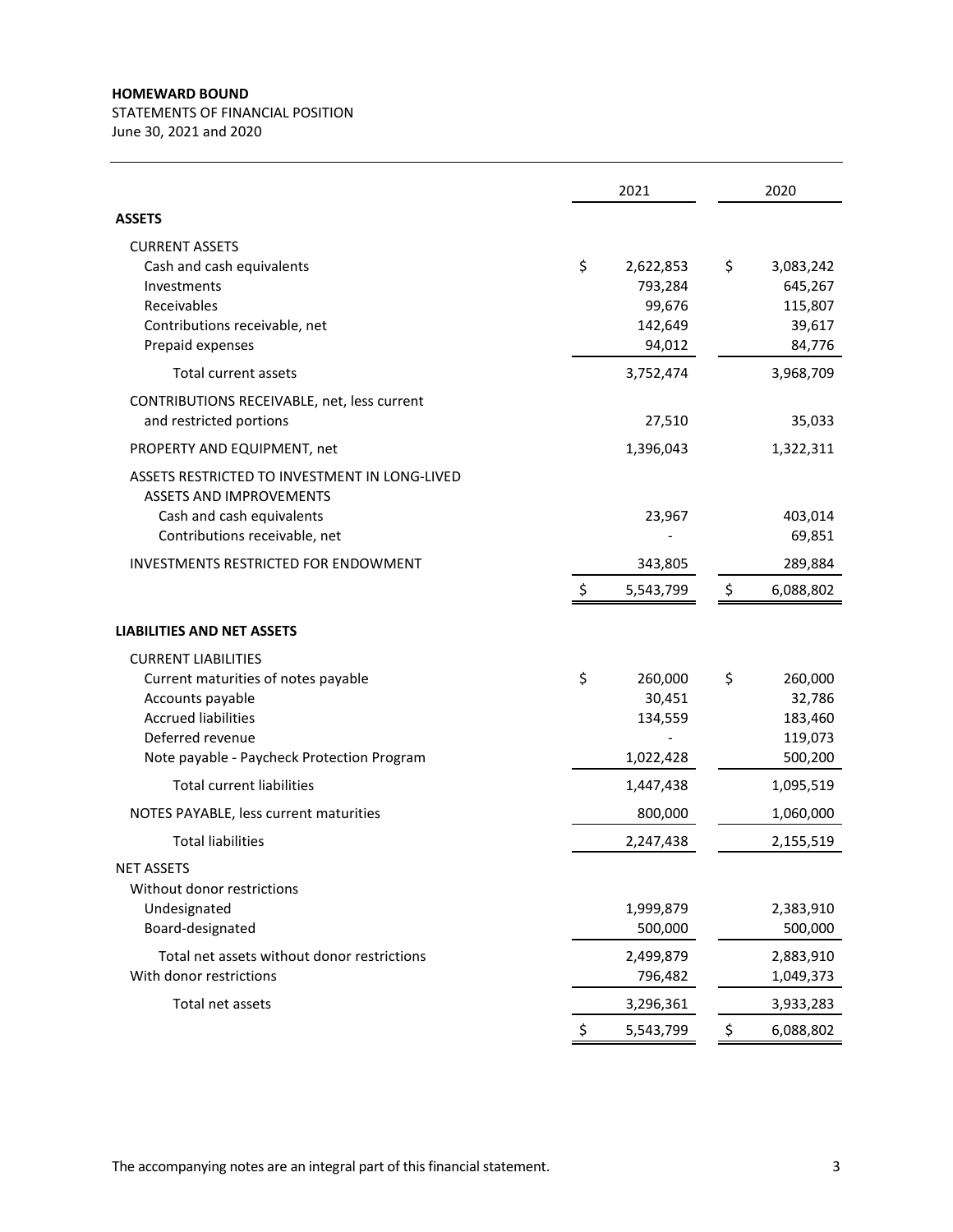STATEMENT OF ACTIVITIES

For the year ended June 30, 2021

|                                                                                      | Without Donor<br>Restrictions |                               | <b>With Donor</b><br>Restrictions |            | Total                               |
|--------------------------------------------------------------------------------------|-------------------------------|-------------------------------|-----------------------------------|------------|-------------------------------------|
| PUBLIC SUPPORT, REVENUE AND OTHER<br>INCOME, AND SPECIAL EVENTS<br>Public support    |                               |                               |                                   |            |                                     |
| Contributions<br>Donated materials and services<br>Grants from governmental agencies | \$                            | 561,780<br>141,380<br>923,962 | \$                                | 368,552    | \$<br>930,332<br>141,380<br>923,962 |
| Total public support                                                                 |                               | 1,627,122                     |                                   | 368,552    | 1,995,674                           |
| Revenue and other income<br>Program service fees<br>Net investment return            |                               | 551,131<br>124,078            |                                   | 53,921     | 551,131<br>177,999                  |
| Total revenue and other income                                                       |                               | 675,209                       |                                   | 53,921     | 729,130                             |
| Total public support<br>and revenue and other<br>income before special events        |                               | 2,302,331                     |                                   | 422,473    | 2,724,804                           |
| Special events<br>Revenue from special events<br>Less costs of direct donor benefits |                               | 151,719<br>(6, 799)           |                                   |            | 151,719<br>(6, 799)                 |
| Gross profit on special events                                                       |                               | 144,920                       |                                   |            | 144,920                             |
| Total public support,<br>revenue and other<br>income, and special events             |                               | 2,447,251                     |                                   | 422,473    | 2,869,724                           |
| <b>NET ASSETS RELEASED FROM</b><br><b>RESTRICTIONS</b>                               |                               | 675,364                       |                                   | (675, 364) |                                     |
| <b>EXPENSES</b><br>Program services-Transitional housing                             |                               | 2,727,141                     |                                   |            | 2,727,141                           |
| Supporting services<br>Management and general<br>Fundraising                         |                               | 467,557<br>313,948            |                                   |            | 467,557<br>313,948                  |
| Total supporting services                                                            |                               | 781,505                       |                                   |            | 781,505                             |
| <b>Total expenses</b>                                                                |                               | 3,508,646                     |                                   |            | 3,508,646                           |
| <b>GAINS AND (LOSSES)</b><br>Gain on sale of property and equipment                  |                               | 2,000                         |                                   |            | 2,000                               |
| <b>CHANGE IN NET ASSETS</b>                                                          |                               | (384, 031)                    |                                   | (252, 891) | (636, 922)                          |
| NET ASSETS - Beginning of year                                                       |                               | 2,883,910                     |                                   | 1,049,373  | 3,933,283                           |
| NET ASSETS - End of year                                                             | \$                            | 2,499,879                     | \$                                | 796,482    | \$<br>3,296,361                     |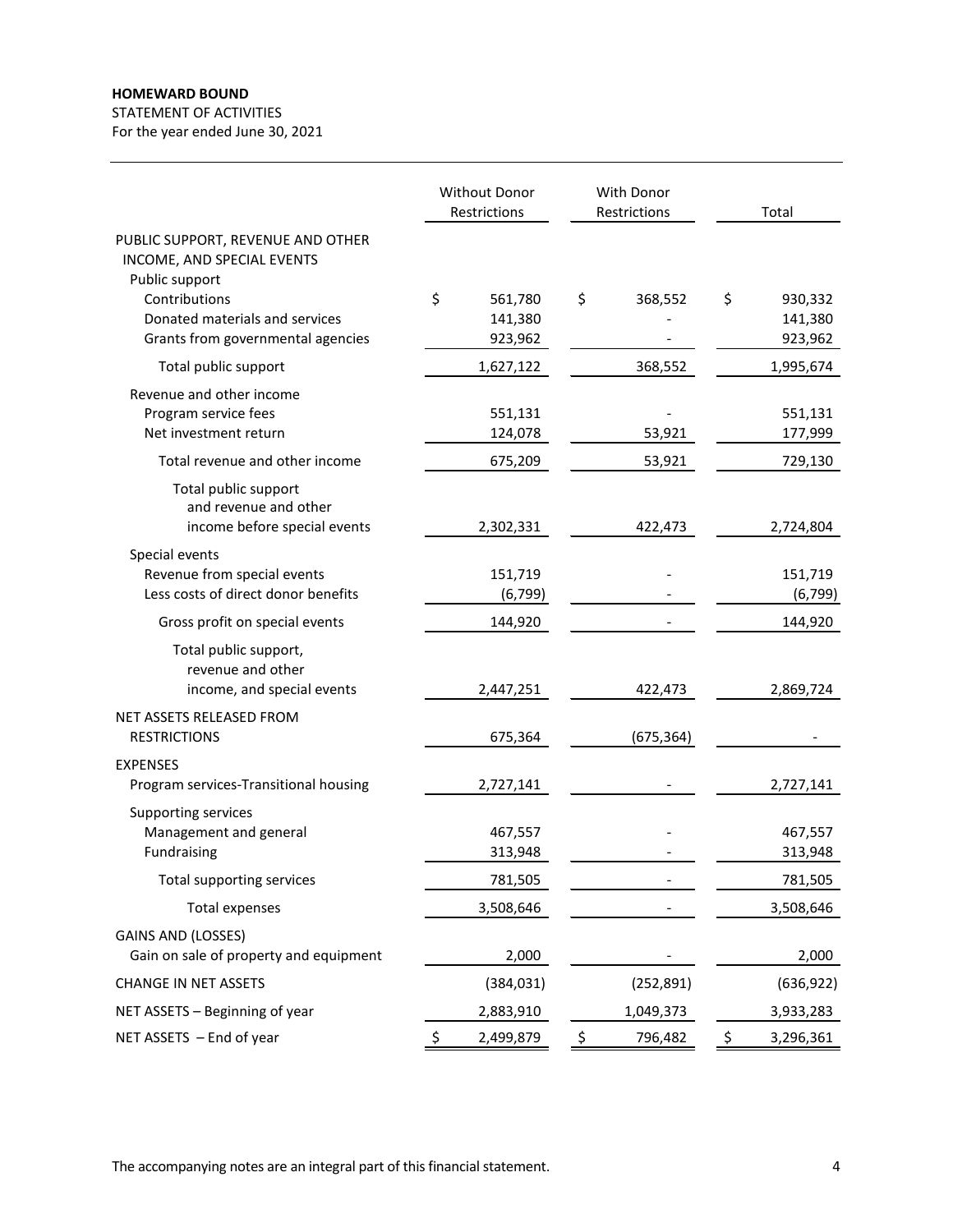STATEMENT OF ACTIVITIES For the year ended June 30, 2020

Without Donor With Donor Restrictions Restrictions Total PUBLIC SUPPORT, REVENUE AND OTHER INCOME, AND SPECIAL EVENTS Public support Contributions 890,315 \$ \$ 604,004 \$ 1,494,319 Donated materials and services 228,931 ‐ 228,931 Grants from governmental agencies 861,995 ‐ 861,995 Total public support 1,981,241 604,004 2,585,245 Revenue and other income Program service fees 538,282 ‐ 538,282 Net investment return 126,103 18,440 144,543 Total revenue and other income 664,385 18,440 682,825 Total public support and revenue and other income before special events 2,645,626 622,444 3,268,070 Special events Revenue from special events 264,504 ‐ 264,504 Less costs of direct donor benefits (33,989) ‐ (33,989) Gross profit on special events and the contract of the 230,515 contract of the 230,515 contract of the 230,515 Total public support, revenue and other income, and special events 2,876,141 622,444 3,498,585 NET ASSETS RELEASED FROM RESTRICTIONS 316,040 (316,040) EXPENSES Program services‐Transitional housing 3,254,402 ‐ 3,254,402 Supporting services Management and general 495,342 ‐ 495,342 Fundraising 534,195 ‐ 534,195 Total supporting services 1,029,537 ‐ 1,029,537 Total expenses 4,283,939 ‐ 4,283,939 CHANGE IN NET ASSETS (1,091,758) 306,404 (785,354) NET ASSETS – Beginning of year 3,975,668 742,969 4,718,637 NET ASSETS – End of year 2008 CHO ASSETS – End of year 2008 CHO ASSETS – End of year 2008 CHO ASSETS 2,883,910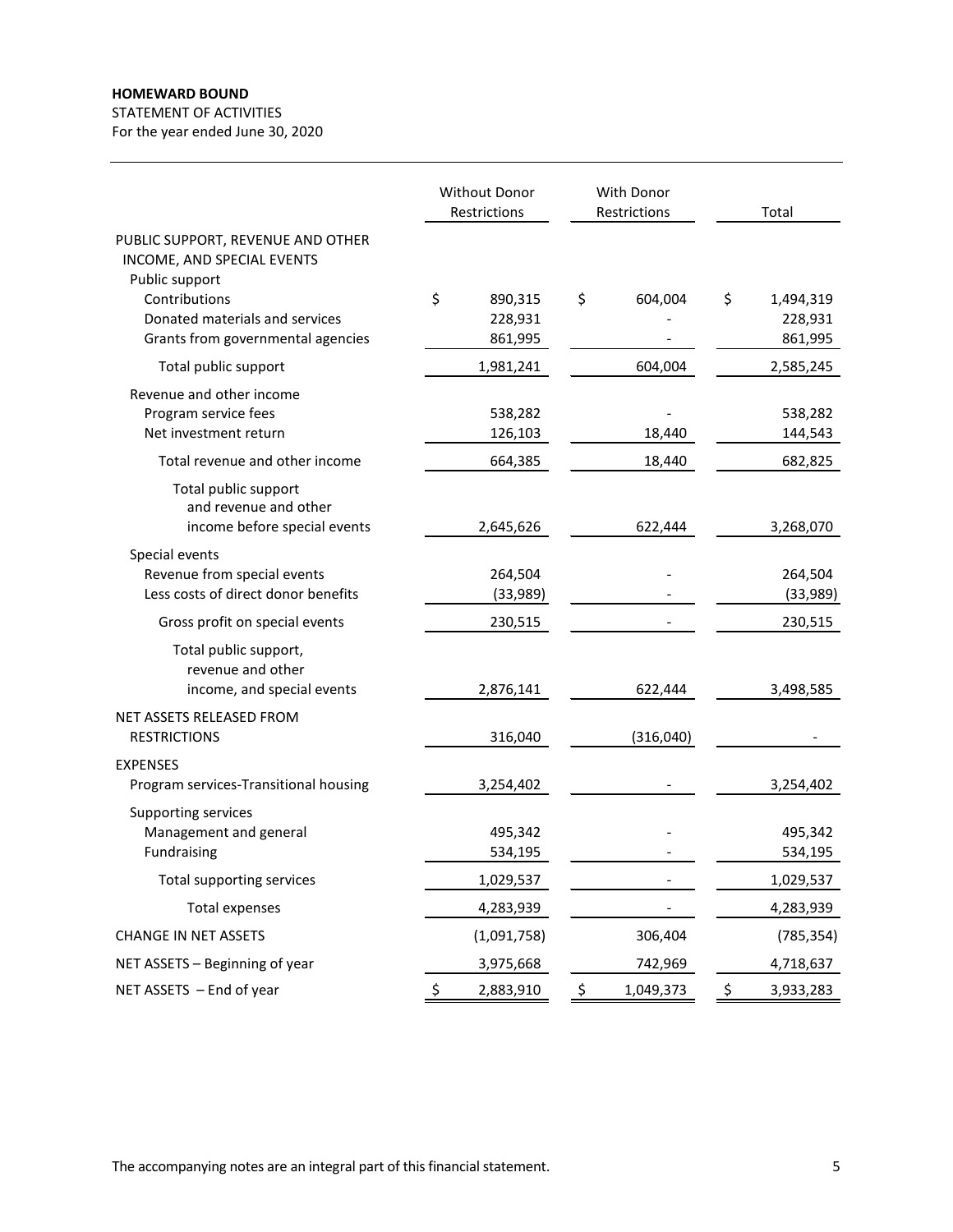STATEMENT OF FUNCTIONAL EXPENSES For the year ended June 30, 2021

|                                                                                                                                              | Program<br>Services -<br>Transitional<br>Housing |           | <b>Supporting Services</b> |         |             |          |                 |
|----------------------------------------------------------------------------------------------------------------------------------------------|--------------------------------------------------|-----------|----------------------------|---------|-------------|----------|-----------------|
|                                                                                                                                              |                                                  |           | Management<br>and General  |         | Fundraising |          | Total           |
| Personnel expenses                                                                                                                           |                                                  |           |                            |         |             |          |                 |
| Salaries and wages                                                                                                                           | \$                                               | 1,413,348 | \$                         | 303,098 | \$          | 219,055  | \$<br>1,935,501 |
| Employee benefits and payroll taxes                                                                                                          |                                                  | 235,105   |                            | 38,163  |             | 32,867   | 306,135         |
| Staff mileage, development, and                                                                                                              |                                                  |           |                            |         |             |          |                 |
| other associated costs                                                                                                                       |                                                  | 17,729    |                            | 3,284   |             | 2,519    | 23,532          |
| Total personnel expenses                                                                                                                     |                                                  | 1,666,182 |                            | 344,545 |             | 254,441  | 2,265,168       |
| Depreciation                                                                                                                                 |                                                  | 366,612   |                            | 8,699   |             | 7,475    | 382,786         |
| Direct client costs                                                                                                                          |                                                  | 263,279   |                            |         |             |          | 263,279         |
| Marketing and donor development costs                                                                                                        |                                                  |           |                            | 530     |             | 33,881   | 34,411          |
| <b>Utilities</b>                                                                                                                             |                                                  | 134,036   |                            | 10,183  |             | 6,927    | 151,146         |
| Repairs and maintenance                                                                                                                      |                                                  | 192,984   |                            | 11,187  |             | 4,521    | 208,692         |
| Professional fees                                                                                                                            |                                                  |           |                            | 57,653  |             |          | 57,653          |
| <b>Contracted services</b>                                                                                                                   |                                                  | 38,722    |                            | 3,007   |             | 1,419    | 43,148          |
| Insurance                                                                                                                                    |                                                  | 38,020    |                            | 5,066   |             | 2,363    | 45,449          |
| IT management and maintenance                                                                                                                |                                                  | 7,366     |                            | 6,810   |             | 1,438    | 15,614          |
| Printing and postage                                                                                                                         |                                                  | 3,164     |                            | 321     |             | 2,282    | 5,767           |
| Taxes, licenses and dues                                                                                                                     |                                                  | 15,247    |                            | 9,665   |             | 2,122    | 27,034          |
| Merchant fees and bank charges                                                                                                               |                                                  | 744       |                            | 8,398   |             | 3,801    | 12,943          |
| <b>Supplies</b>                                                                                                                              |                                                  | 785       |                            | 1,493   |             | 77       | 2,355           |
| Total expenses                                                                                                                               |                                                  | 2,727,141 |                            | 467,557 |             | 320,747  | 3,515,445       |
| Less - Special event expense netted against special<br>event revenue in the statement of activities<br>Marketing and donor development costs |                                                  |           |                            |         |             | (6, 799) | (6, 799)        |
|                                                                                                                                              |                                                  |           |                            |         |             |          |                 |
| Functional expense totals in the expense<br>section of the statement of activities                                                           | \$,                                              | 2,727,141 | \$                         | 467,557 | \$          | 313,948  | \$<br>3,508,646 |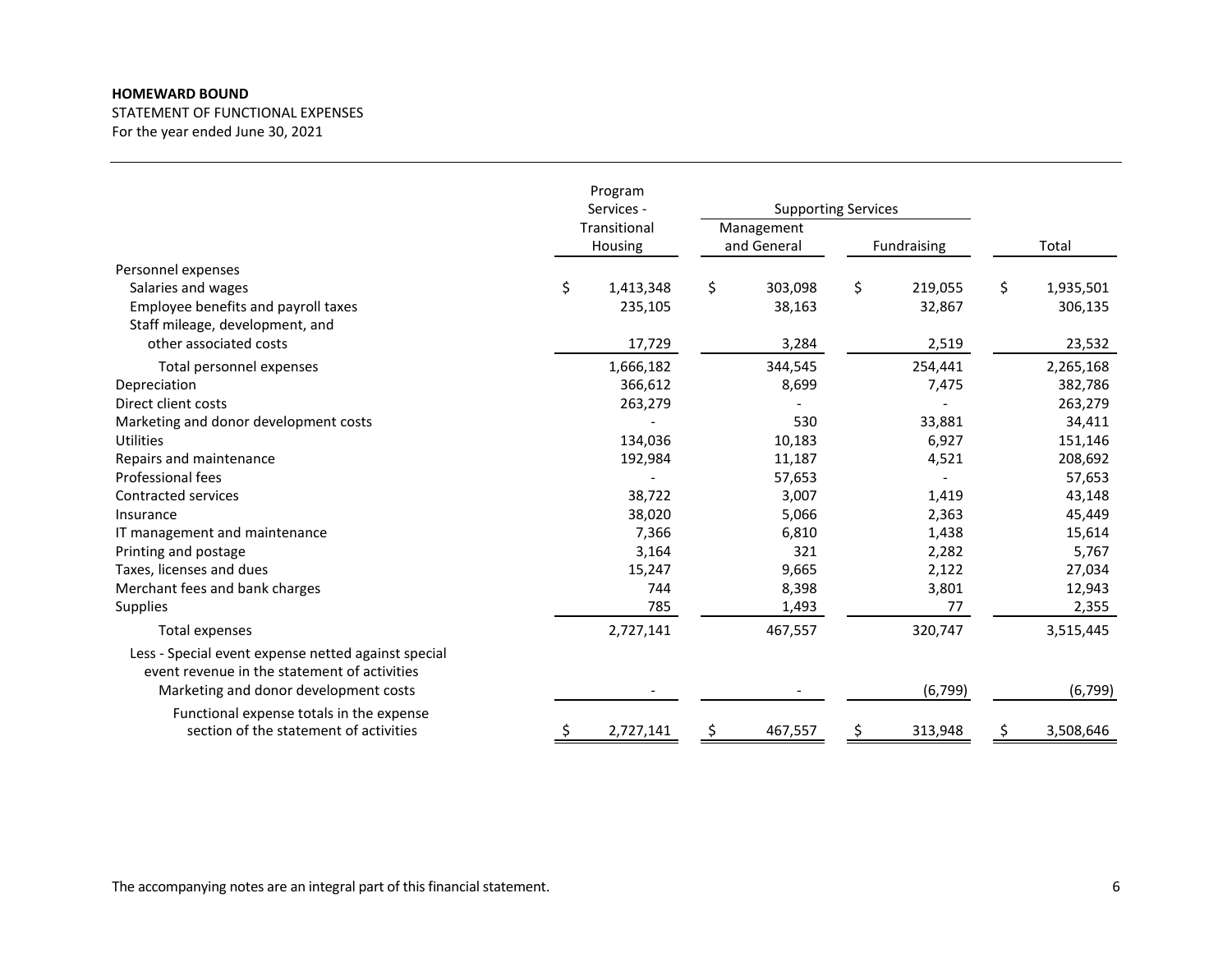STATEMENT OF FUNCTIONAL EXPENSES For the year ended June 30, 2020

|                                                                                                                                              | Program<br>Services -<br>Transitional<br>Housing |           | <b>Supporting Services</b> |         |             |          |                 |
|----------------------------------------------------------------------------------------------------------------------------------------------|--------------------------------------------------|-----------|----------------------------|---------|-------------|----------|-----------------|
|                                                                                                                                              |                                                  |           | Management<br>and General  |         | Fundraising |          | Total           |
| Personnel expenses                                                                                                                           |                                                  |           |                            |         |             |          |                 |
| Salaries and wages                                                                                                                           | \$                                               | 1,674,900 | \$                         | 322,707 | \$          | 322,929  | \$<br>2,320,536 |
| Employee benefits and payroll taxes                                                                                                          |                                                  | 290,969   |                            | 46,705  |             | 49,189   | 386,863         |
| Staff mileage, development, and                                                                                                              |                                                  |           |                            |         |             |          |                 |
| other associated costs                                                                                                                       |                                                  | 23,976    |                            | 5,344   |             | 5,142    | 34,462          |
| Total personnel expenses                                                                                                                     |                                                  | 1,989,845 |                            | 374,756 |             | 377,260  | 2,741,861       |
| Depreciation                                                                                                                                 |                                                  | 518,163   |                            | 13,799  |             | 14,033   | 545,995         |
| Direct client costs                                                                                                                          |                                                  | 336,619   |                            |         |             |          | 336,619         |
| Marketing and donor development costs                                                                                                        |                                                  |           |                            | 1,781   |             | 138,689  | 140,470         |
| <b>Utilities</b>                                                                                                                             |                                                  | 145,835   |                            | 11,114  |             | 6,966    | 163,915         |
| Repairs and maintenance                                                                                                                      |                                                  | 160,354   |                            | 11,886  |             | 6,090    | 178,330         |
| Professional fees                                                                                                                            |                                                  |           |                            | 54,823  |             |          | 54,823          |
| Contracted services                                                                                                                          |                                                  | 34,589    |                            | 2,429   |             | 2,618    | 39,636          |
| Insurance                                                                                                                                    |                                                  | 38,795    |                            | 3,850   |             | 2,354    | 44,999          |
| IT management and maintenance                                                                                                                |                                                  | 5,526     |                            | 10,042  |             | 3,374    | 18,942          |
| Printing and postage                                                                                                                         |                                                  | 3,741     |                            | 823     |             | 6,393    | 10,957          |
| Taxes, licenses and dues                                                                                                                     |                                                  | 16,200    |                            | 4,201   |             | 7,411    | 27,812          |
| Merchant fees and bank charges                                                                                                               |                                                  | 621       |                            | 4,267   |             | 2,734    | 7,622           |
| Supplies                                                                                                                                     |                                                  | 4,114     |                            | 1,571   |             | 262      | 5,947           |
| Total expenses                                                                                                                               |                                                  | 3,254,402 |                            | 495,342 |             | 568,184  | 4,317,928       |
| Less - Special event expense netted against special<br>event revenue in the statement of activities<br>Marketing and donor development costs |                                                  |           |                            |         |             | (33,989) | (33,989)        |
|                                                                                                                                              |                                                  |           |                            |         |             |          |                 |
| Functional expense totals in the expense<br>section of the statement of activities                                                           | Ş                                                | 3,254,402 | \$                         | 495,342 | \$          | 534,195  | \$<br>4,283,939 |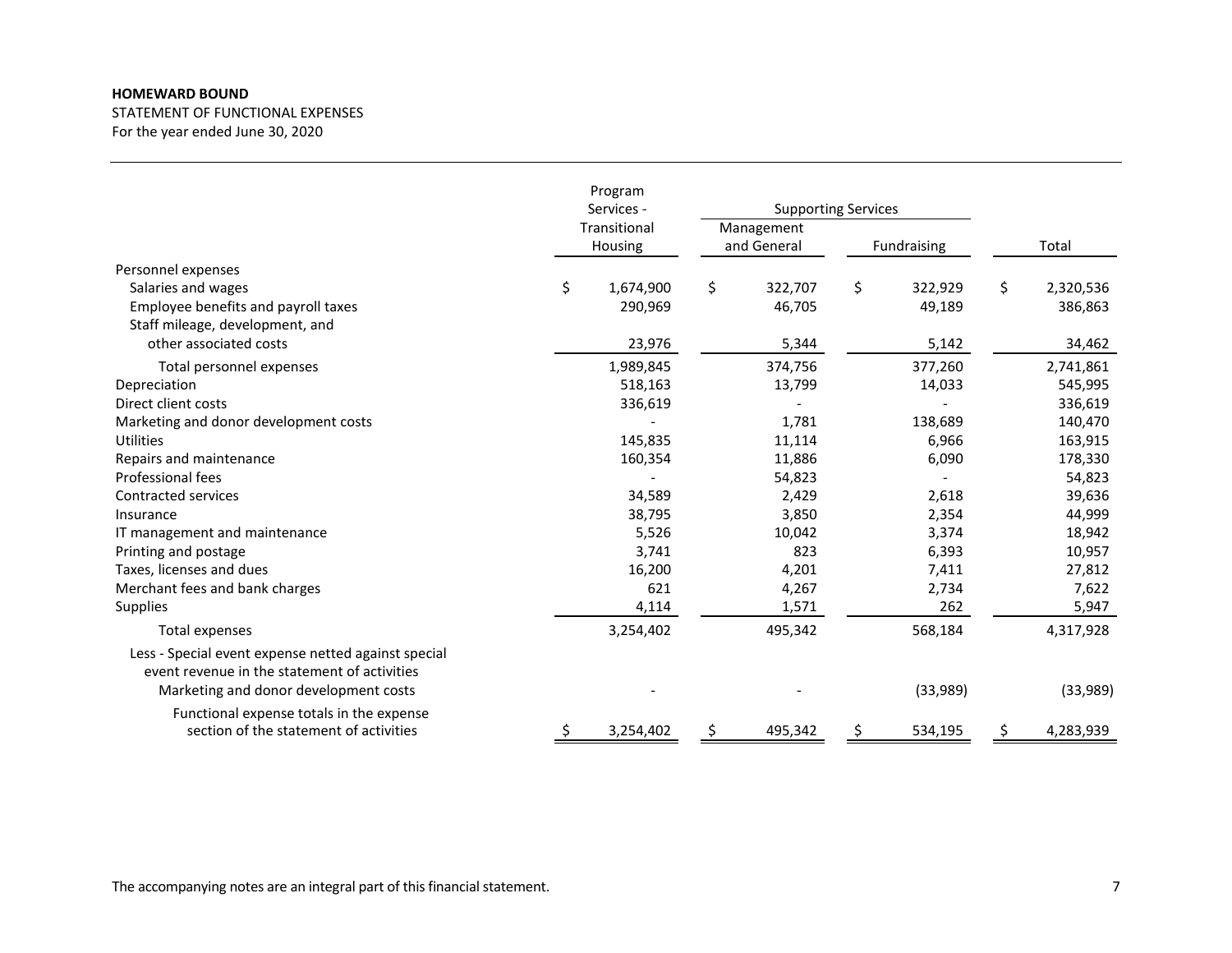STATEMENTS OF CASH FLOWS

For the years ended June 30, 2021 and 2020

|                                                           |    | 2021       |    | 2020        |
|-----------------------------------------------------------|----|------------|----|-------------|
| CASH FLOWS FROM OPERATING ACTIVITIES                      |    |            |    |             |
| Change in net assets                                      | \$ | (636, 922) | \$ | (785, 354)  |
| Adjustments to reconcile change in net assets to net cash |    |            |    |             |
| used in operating activities                              |    |            |    |             |
| Realized and unrealized gain on investments, net          |    | (162, 801) |    | (82, 723)   |
| Gain on sale of property and equipment                    |    | (2,000)    |    |             |
| Depreciation                                              |    | 382,786    |    | 545,995     |
| Contributions restricted for investment in long-lived     |    |            |    |             |
| assets and improvements                                   |    | 88,000     |    | 55,000      |
| Decrease in discount on long-term                         |    |            |    |             |
| contributions receivable                                  |    |            |    | (11, 487)   |
| Increase in valuation allowance for long-term             |    |            |    |             |
| contributions receivable                                  |    | 7,225      |    | 15,000      |
| Non-cash contribution of property and equipment           |    |            |    | (19, 673)   |
| Non-cash contributions - Forgiveness of notes payable     |    | (260,000)  |    | (260,000)   |
| Changes in operating assets and liabilities               |    |            |    |             |
| (Increase) decrease in                                    |    |            |    |             |
| Receivables                                               |    | 16,131     |    | 10,324      |
| Contributions receivable                                  |    | (120, 883) |    | 23,838      |
| Prepaid expenses                                          |    | (9, 236)   |    | (10,009)    |
| Increase (decrease) in                                    |    |            |    |             |
| Accounts payable                                          |    | (2, 335)   |    | (40, 731)   |
| <b>Accrued liabilities</b>                                |    | (48, 901)  |    | 48,743      |
| Deferred revenue                                          |    | (119,073)  |    | 119,073     |
| Net cash used in operating activities                     |    | (868,009)  |    | (392,004)   |
| CASH FLOWS FROM INVESTING ACTIVITIES                      |    |            |    |             |
| Proceeds from sale of investments                         |    |            |    | 1,496,776   |
| Purchases of investments                                  |    | (39, 137)  |    | (1,041,297) |
| Proceeds from sale of property and equipment              |    | 2,000      |    |             |
| Purchases of property and equipment                       |    | (456, 518) |    | (504,901)   |
| Net cash used in investing activities                     |    | (493, 655) |    | (49, 422)   |
| CASH FLOWS FROM FINANCING ACTIVITIES                      |    |            |    |             |
| Proceeds from note payable - Paycheck Protection Program  |    | 522.228    |    | 500.200     |
| Net increase (decrease) in cash, cash                     |    |            |    |             |
| equivalents and restricted cash                           |    | (839, 436) |    | 58,774      |
| CASH, CASH EQUIVALENTS, AND RESTRICTED CASH -             |    |            |    |             |
| Beginning of year                                         |    | 3,486,256  |    | 3,427,482   |
| CASH, CASH EQUIVALENTS, AND RESTRICTED CASH -             |    |            |    |             |
| End of year                                               | S  | 2,646,820  | -S | 3,486,256   |
| SUPPLEMENTAL DISCLOSURES:                                 |    |            |    |             |
| Cash paid for income taxes                                |    |            |    |             |
| Cash paid for interest                                    |    |            |    |             |
|                                                           |    |            |    |             |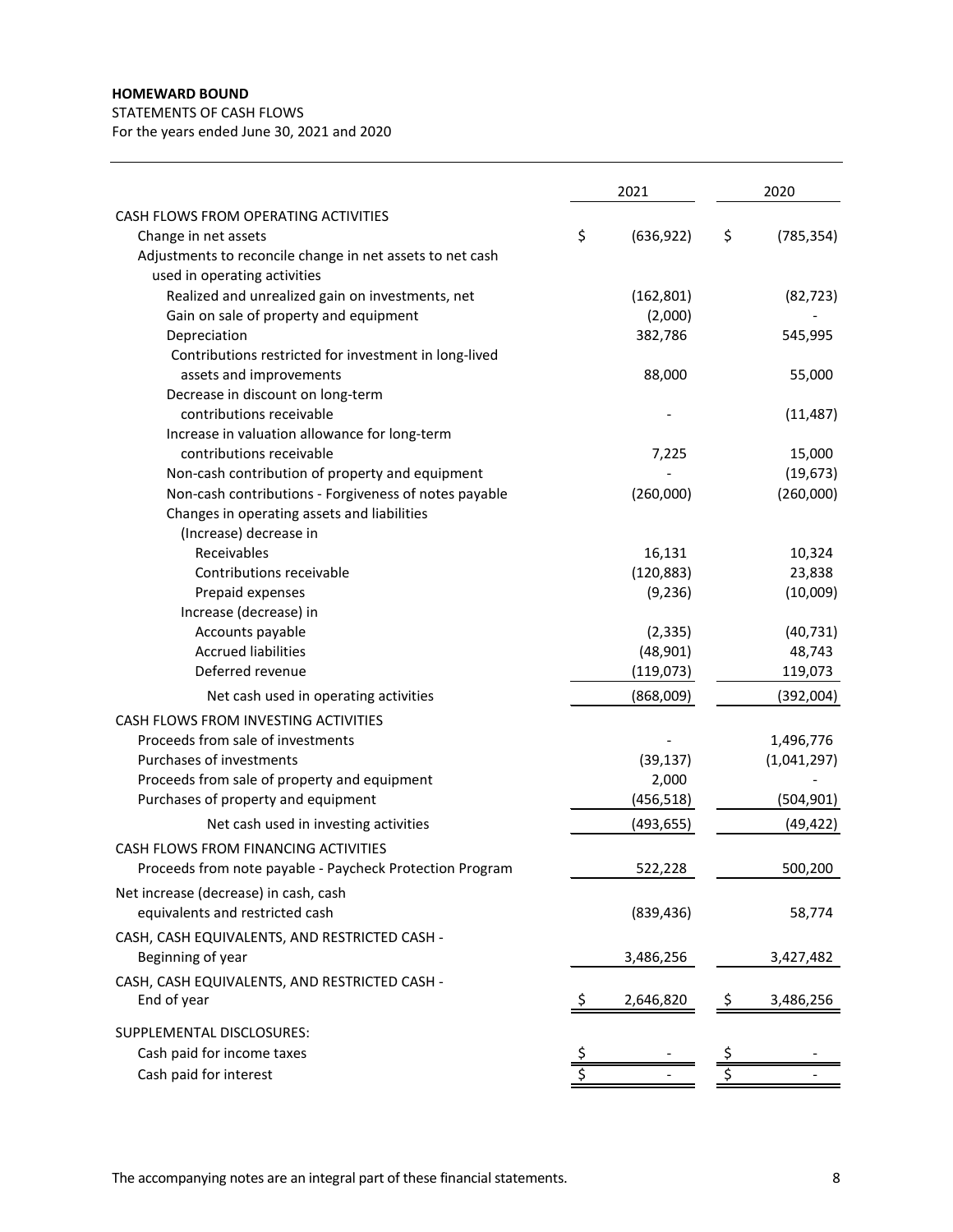## **1. Operations and Summary of Significant Accounting Policies**

#### *Nature of Operations*

Founded in 1990, Homeward Bound (the "Organization") is recognized as Arizona's premier provider of transitional housing for families who are homeless, working poor and/or have experienced domestic violence. The Organization's mission is to assist families to achieve economic independence; secure long‐term, safe, decent, and affordable housing; and break multi‐generational cycles of homelessness and domestic violence. The Organization assists families with a "hand up, not a handout."

Each family participating in the program must contribute thirty percent of their adjusted gross income for housing and support services. As part of the support services, the participants engage in case management, committing and being held accountable to a program that helps them obtain and/or improve employment and life skills that will give them the needed "hand up." Their progress is continuously monitored and assessed as they make their successful transition from homelessness to self‐sufficiency.

In 2000, the Organization opened the Thunderbirds Family Village ("TFV"), a five-acre campus that contains 68 apartments comprised of 60 two-bedroom housing units and 8 four-bedroom units, an early childhood learning center, an education and employment center, a teen center, library, laundry facilities, administrative offices, a fitness trail, 3 playgrounds, and a basketball court.

At the TFV campus, Strong Foundations Center for Early Learning and Resiliency, a nationally accredited and state licensed child care center, provides care services for children of program participants, staff and families in the surrounding community who are ages six weeks to five years old. The Youth Services Department, also operating out of the TFV campus, serves the Organization's children ages birth to 17. This department assists program participants in identifying and addressing any needs of their children that may create barriers to the participants' employment or successful transition.

During the year ended June 30, 2021, the Organization provided housing and assistance to 362 total participants of whom 249 were children. During the year ended June 30, 2020, the Organization provided housing and assistance to 551 total participants of whom 366 were children. Working poor families are the majority of the population. When entering the program many of the families have few skills, limited education, large debt, and lack the basic life skills to achieve self‐sufficiency without the Organization's assistance.

#### *Basis of Presentation*

The Organization prepares its financial statements on the accrual basis of accounting. As required by accounting principles generally accepted in the United States of America ("U.S. GAAP"), the Organization reports net assets and revenues, gains and losses based upon the existence of or absence of donor-imposed restrictions. Accordingly, the net assets of the Organization and changes therein are classified and reported as follows:

Net assets without donor restrictions – Net assets available for general use and not subject to donor restrictions. As reflected in the accompanying financial statements, the Organization's Board of Directors has designated a portion of these net assets for purposes identified and approved by the Board of Directors including fluctuations in contributions and capital improvements.

Net assets with donor restrictions – Net assets subject to donor-imposed restrictions. Some donor-imposed restrictions are temporary in nature and will be met either by the passage of time or the events specified by the donor. Other donor‐imposed restrictions are perpetual in nature because the donor has stipulated that resources be maintained in perpetuity.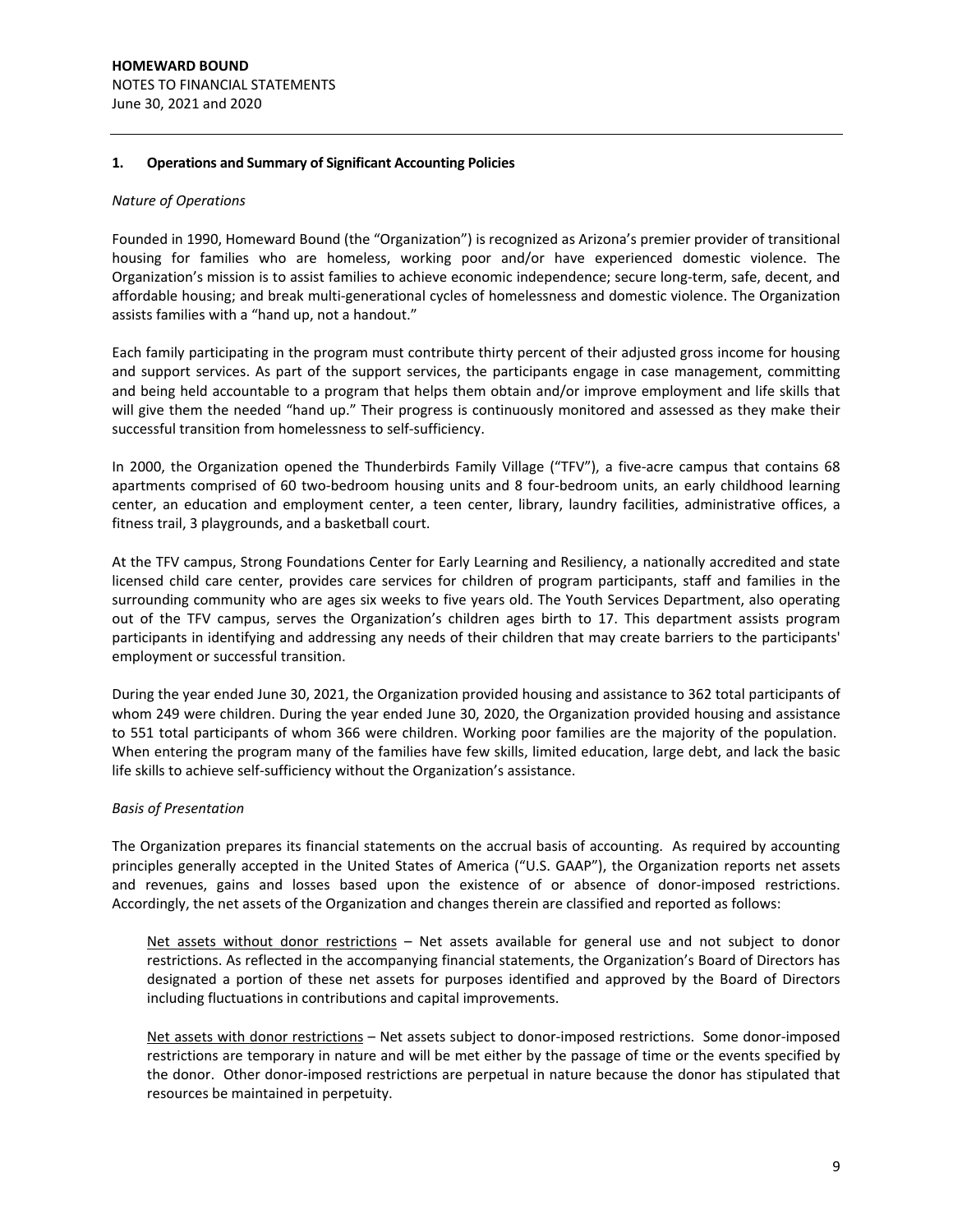#### *Management's Use of Estimates*

The preparation of financial statements in conformity with U.S. GAAP requires management to make estimates and assumptions that affect the reported amounts of assets and liabilities and disclosure of contingent assets and liabilities at the date of the financial statements and the reported amounts of revenue and expenses during the reporting period. Actual results may differ from those estimates.

## *Cash and Cash Equivalents*

Cash consists of cash deposits in banks. The Organization considers all highly liquid financial instruments purchased with original maturities of three months or less to be cash equivalents. Cash received with donor-imposed restrictions limiting its use to long‐term purposes is not considered cash and cash equivalents for purposes of the statement of cash flows.

## *Receivables*

Receivables consist primarily of grants and contracts receivable and monthly rent payments due from residents of the Organization's transitional housing. Management provides for probable uncollectible amounts through a charge to earnings and a credit to a valuation allowance based on its assessment of the current status of individual balances. Balances that are still outstanding after management has used reasonable collection efforts are written off through a charge to the valuation allowance and a credit to receivables. Management considers all receivables to be fully collectible at June 30, 2021, and, accordingly, an allowance for doubtful accounts has not been provided. The Organization generally does not charge interest on past due amounts and does not require collateral on outstanding balances. There were no accounts receivable balances that were 90 days or more past due at June 30, 2021.

#### *Promises to Give*

Unconditional promises to give (contributions receivable) are recognized as revenue in the period the promise is received and as assets, decreases of liabilities or expenses depending on the form of the benefits received. Unconditional promises to give that are to be collected within one year are recorded at net realizable value. Unconditional promises to give that are expected to be collected in future years are recorded at the present value of their estimated future cash flows. The discounts on those amounts are computed using risk‐free interest rates, adjusted for market risk as determined by management, applicable to the years in which the promises are received. Amortization of the discounts is included in contributions.

#### *Fair Value Measurements*

Certain assets and liabilities of the Organization are required to be measured at fair value on a recurring basis. Fair value is defined as the price that would be received to sell an asset or paid to transfer a liability (an "exit price") on the measurement date in the principal or most advantageous market for the asset or liability in an orderly transaction between market participants (with no compulsion to buy or sell).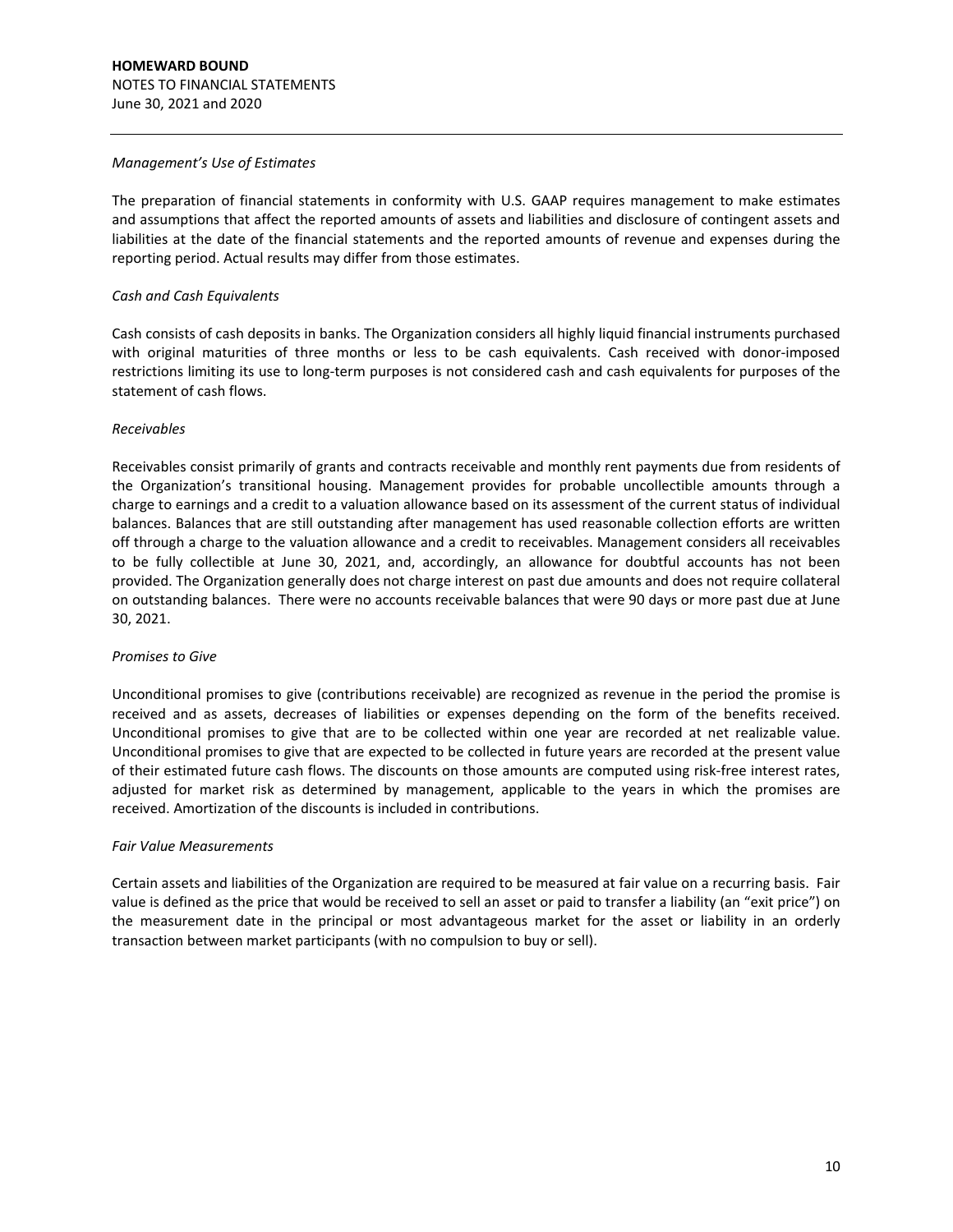The levels of the fair value hierarchy are:

- Level 1 Inputs to the valuation methodology are unadjusted quoted prices in active markets for identical assets or liabilities.
- Level 2 Inputs to the valuation methodology include:
	- Quoted prices for similar assets and liabilities in active markets;
	- Quoted prices for identical or similar assets or liabilities in inactive markets;
	- Inputs other than quoted prices that are observable for the asset or liability (i.e., interest rates, yield curves, etc.):
	- Inputs that are derived principally from or corroborated by observable market data by correlation or other means.

 If the asset or liability has a specified (contractual) term, the Level 2 input must be observable for substantially the full term of the asset or liability.

Level 3 Inputs to the valuation methodology are unobservable and significant to the fair value measurement.

For assets and liabilities measured at fair value on a recurring basis, the fair value hierarchy requires the use of observable market data when available. In instances where inputs used to measure fair value fall into different levels of the fair value hierarchy, the fair value measurement has been determined based on the lowest level input that is significant to the fair value measurement in its entirety.

#### *Investments and Investment Income*

The Organization reports its investments in securities at fair value as described in Note 4. Net investment return consists of interest, dividends, and realized and unrealized gains and losses, and is presented net of external direct investment expenses. Gains and losses, both realized and unrealized, are reported as increases or decreases in net assets without donor restrictions unless their use is restricted by explicit donor stipulation or law. The Organization's investments are in professionally managed portfolios. Management reviews and evaluates fair value provided by the external managers, as well as the valuation methods and assumptions used in determining the fair value of such investments.

Investments are exposed to various risks, such as interest rate, market, and credit risks. Due to the level of risk associated with certain investments, it is at least reasonably possible that changes in risks in the near term would materially affect account balances and the amounts reported in the accompanying financial statements.

#### *Property and Equipment*

Purchased property and equipment is stated at cost. Property and equipment acquired by gift is stated at estimated fair value at the date of contribution. Depreciation is provided using the straight‐line method over the following estimated useful lives:

| Transitional housing    | 20 years     |
|-------------------------|--------------|
| Furniture and equipment | 5 to 7 years |
| Vehicles                | 5 years      |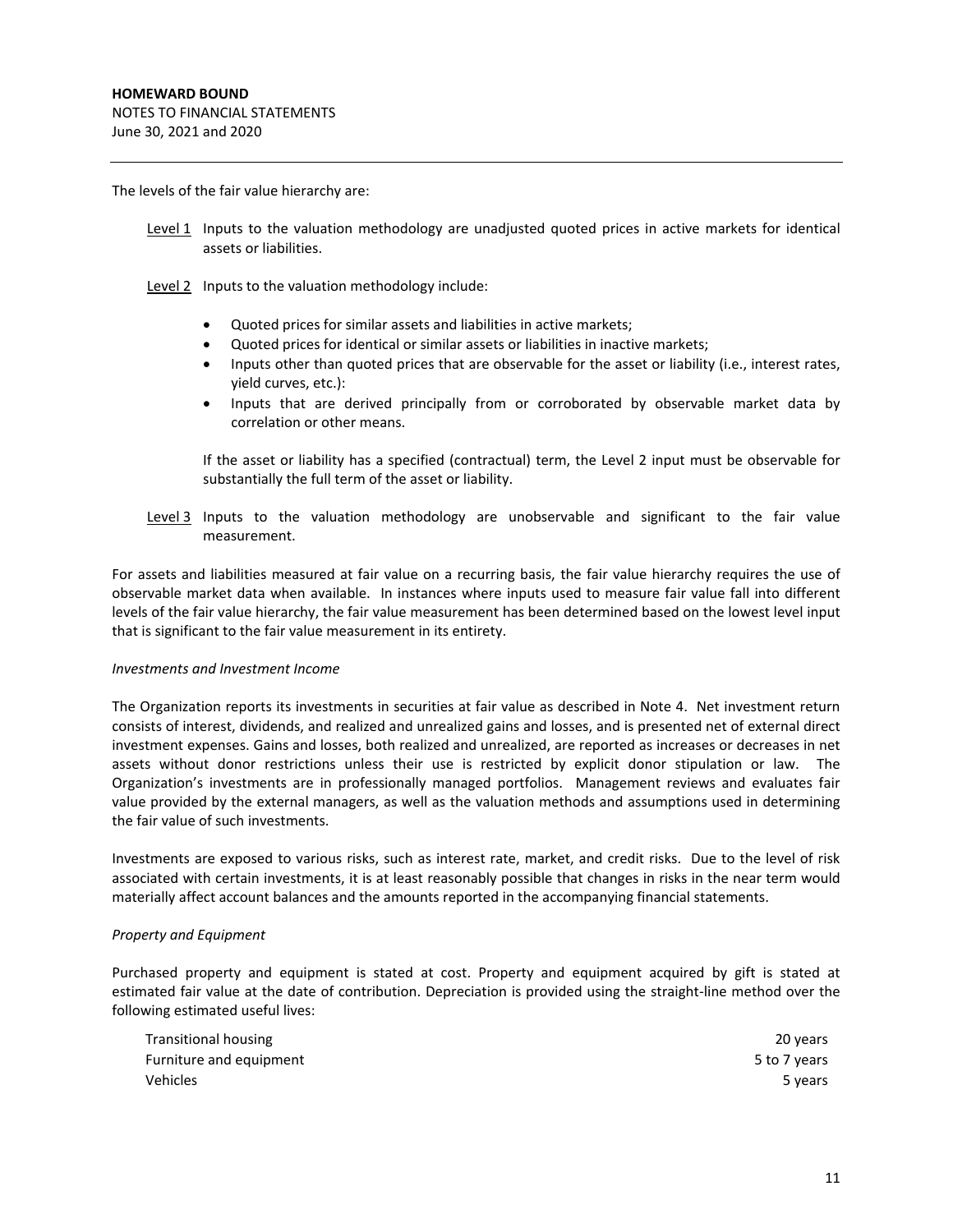All acquisitions of property and equipment and all costs for repairs and maintenance that materially prolong the useful life of assets in excess of \$1,000 are capitalized. In the absence of donor restrictions on how gifts of longlived assets must be used, the Organization does not imply time restrictions on such contributions.

## *Impairment of Long‐Lived Assets*

The Organization reviews long‐lived assets for impairment whenever events or changes in circumstances indicate that the carrying amount of an asset may not be recoverable. Recoverability of assets to be held and used is measured by a comparison of the carrying amount of an asset to future cash flows expected to be generated by the asset. If such assets are considered to be impaired, the impairment to be recognized is measured by the amount by which the carrying value of the assets exceeds the fair value of the assets. Assets to be disposed of are reported at the lower of the carrying amount or fair value less costs to sell.

## *Notes Payable – Paycheck Protection Program*

As described in more detail in Note 6, the Organization has entered into note payable agreements with a bank under the provisions of the Paycheck Protection Program ("PPP"). The Organization accounts for the agreements in accordance with the provisions of FASB Accounting Standards Codification ("ASC") 470, *Debt*. Accordingly, amounts outstanding under the note payable agreements will be reflected as a liability in the statement of financial position until such time as the Organization is legally released from the obligations through repayment or through forgiveness, wholly or in part, by the bank.

## *Contributions*

Contributions are recognized as revenue in the period received. A contribution is conditional if an agreement includes a barrier that must be overcome and either a right of return of assets transferred or a right of release of a promisor's obligation to transfer assets exists. The presence of both a barrier and a right of return or right of release indicates that a recipient is not entitled to the contribution until it has overcome the barrier(s) in the agreement. Conditional promises to give are not recognized until they become unconditional, that is, when the barrier(s) in the agreement are overcome.

Unconditional contributions with no purpose or time restrictions are reported as revenue without donor restrictions. Unconditional contributions, bequests, strategic partnerships, and grants with donor-imposed restrictions that limit the use of the asset are reported as revenue with donor restrictions on the statement of activities and are reclassified to net assets without donor restrictions when an expense is incurred that satisfies the donor-imposed restriction. However, for unconditional donor-restricted contributions there were initially conditional, if donor-imposed restrictions are met in the same year that they become unconditional, the revenues are reported as revenue without donor restrictions.

#### *Donated Materials and Services*

The Organization recognizes donations of services received if such services create or enhance nonfinancial assets or require specialized skills which are provided by individuals possessing those skills and would otherwise need to be purchased if not donated. Donated materials and professional services are recognized as contributions in the accompanying financial statements at their estimated fair value at the date of receipt.

Volunteers donate a significant amount of time to the Organization's program services and its fundraising activities. No amounts have been reflected in the financial statements for these services since they did not meet the requirements for recognition.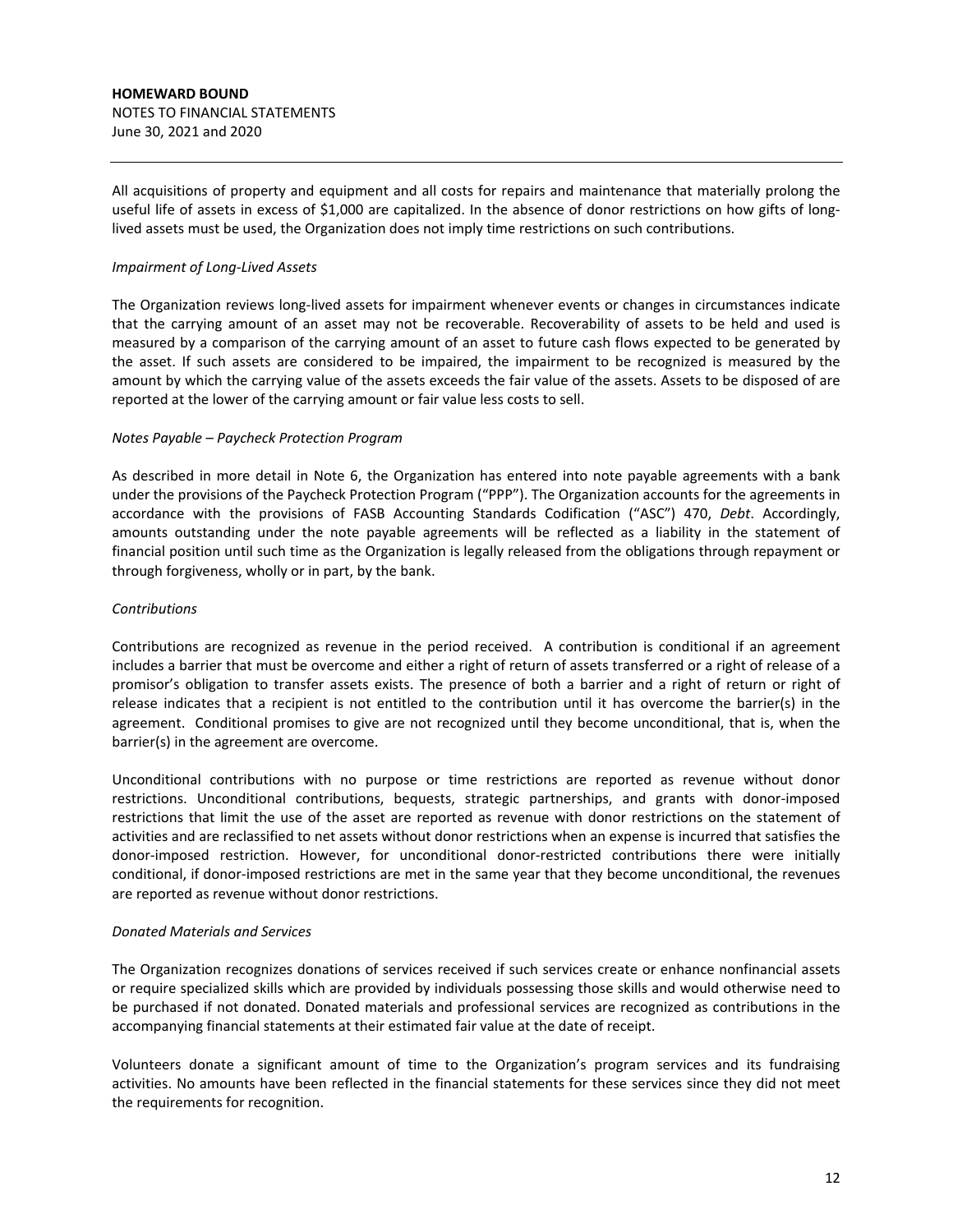#### *Grants from Governmental Agencies*

The Organization receives annual grants from various state and federal agencies. The Organization recognizes revenue for these grants as services are provided. Funding sources may, at their discretion, request reimbursement for expenses or return of funds, or both, as a result of noncompliance by the Organization with the terms of the grant or contract.

## *Program Service Fees*

The Organization accounts for revenue and support by first analyzing each arrangement to determine whether the arrangement is an exchange transaction or a contribution. If the transaction is one in which each party to the transaction directly receives commensurate value, then the transaction is considered an exchange transaction and the Organization applies the revenue recognition guidance in ASC 606.

Substantially all of the Organization's exchange transaction revenues are derived from contracts with customers. The nature, timing and any uncertainty in the recognition of revenues are not significantly affected by the type of good, customer or geographical region to which the performance obligations relate. The Organization satisfies its performance obligations by providing various services for their customers.

Revenue streams associated with program service fees consist primarily of amounts charged to program participants for housing and support services. Program service fee revenue is billed and recognized as revenue in the month in which the services are provided.

#### *Special Events*

The Organization conducts special events in which a portion of the gross proceeds paid by the participant represents payment for the direct cost of the benefits received by the participant at the event. Unless a verifiable, objective means exists to demonstrate otherwise, the fair value of the meals and entertainment provided at special events is measured at the actual cost to the Organization. The direct costs of the special events, which ultimately benefit the donor rather than the Organization, are recognized as costs of direct donor benefits in the accompanying statement of activities.

#### *Functional Allocation of Expenses*

The costs of providing various programs and other activities have been summarized on a functional basis in the accompanying statement of activities and statement of functional expenses. Accordingly, certain costs have been allocated among the programs and supporting activities benefited.

Certain categories of expenses are attributable to more than one program or supporting function and are allocated on a reasonable basis that is consistently applied. Allocated expenses primarily consist of the following:

- Salaries and wages, benefits and other employee-related costs allocated on the basis of estimates of time and effort
- Utilities, depreciation, repairs and maintenance allocated on the basis of estimated square footage utilized and asset usage
- Insurance allocated on the basis of headcount and estimated square footage utilized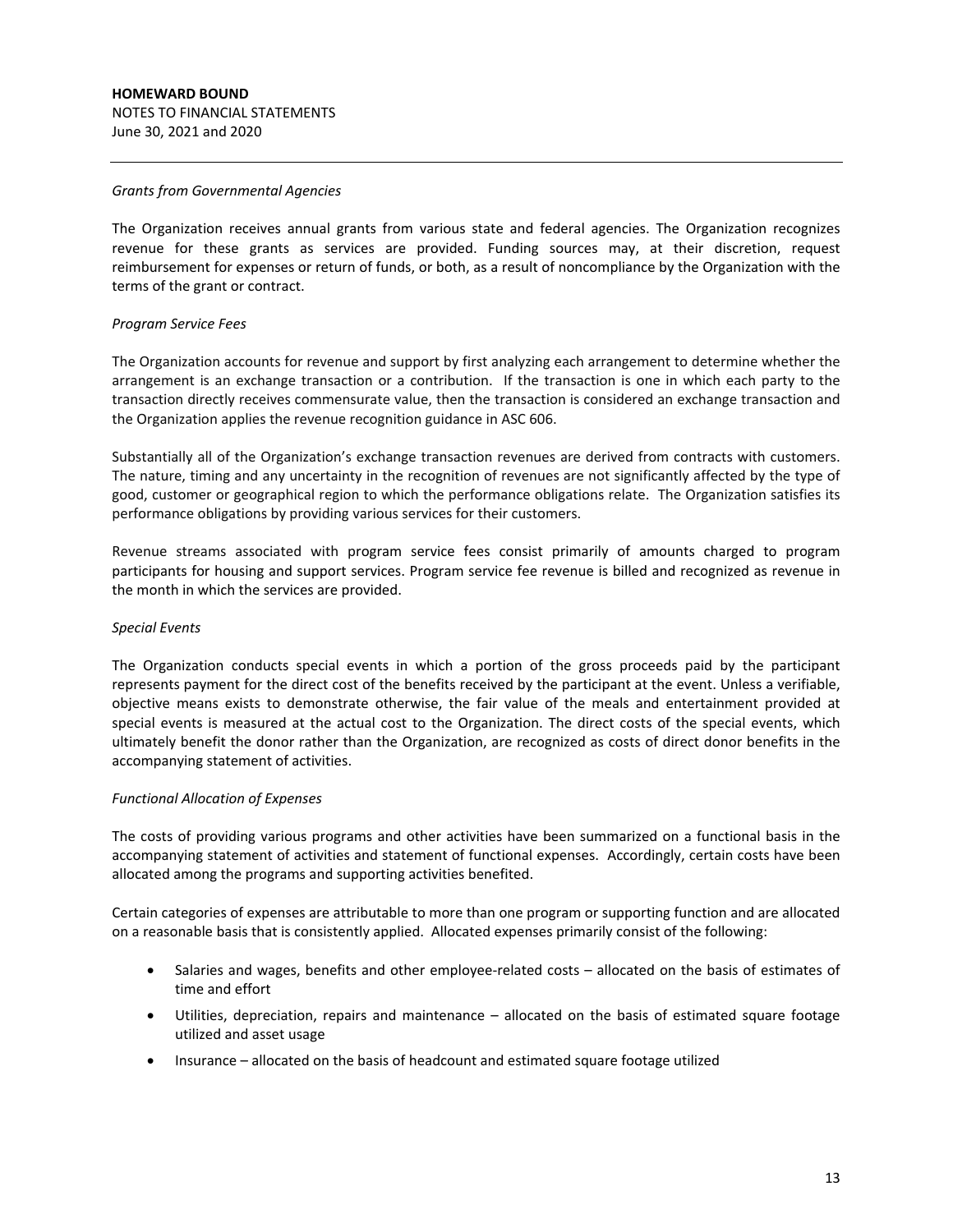NOTES TO FINANCIAL STATEMENTS June 30, 2021 and 2020

## *Fundraising Costs*

All fundraising costs are expensed in the period incurred.

## *Income Tax Status*

The Organization qualifies as a tax-exempt organization under Section  $501(c)(3)$  of the Internal Revenue Code (the "Code") and, therefore, there is no provision for income taxes. In addition, the Organization qualifies for the charitable contribution deduction under Section 170 of the Code and has been classified as an organization that is not a private foundation. Income determined to be unrelated business taxable income ("UBTI") would be taxable. The Organization follows the guidance issued by the Financial Accounting Standards Board ("FASB") related to accounting for income tax uncertainties. Under this guidance, the Organization accounts for the effect of any uncertain tax positions based on whether it is "more-likely-than-not" that the position will be sustained by the taxing authority upon examination. The Organization routinely evaluates potential uncertain tax positions. The Organization has identified its status as an exempt organization as a tax position; however, the Organization has determined that such tax position does not result in an uncertainty that requires recognition.

The Organization files informational and income tax returns in the U.S. federal jurisdiction and in certain state and local jurisdictions. As of June 30, 2021, U.S. federal informational tax returns for years ended prior to June 30, 2018 and state returns for years ended prior to June 30, 2017 are closed to assessment. Interest and penalties, if any, are accrued as a component of management and general expenses when assessed.

## *Newly Adopted Accounting Pronouncement*

FASB Accounting Standards Codification ("ASC") 606, *Revenue from Contracts with Customers*, outlines a single comprehensive model for entities to use in accounting for revenue arising from contracts with customers and supersedes existing revenue recognition guidance in ASC 605, *Revenue Recognition*, including industry‐specific guidance. The core principle of the new revenue model is that an entity recognizes revenue to depict the transfer of promised goods or services to customers in an amount that reflects the consideration to which an entity expects to be entitled in exchange for those goods or services.

The Organization adopted the guidance of ASC 606 as of July 1, 2020, using the modified retrospective method, and has applied the standard to only those contracts which were not completed as of the transition date. Accordingly, the amounts reflected in the accompanying financial statements as of and for the year ended June 30, 2020 have not been adjusted and continue to be reported in accordance with historic accounting under ASC 605. The adoption of this standard did not have a material impact on revenues for the year ended June 30, 2021, and there was no material adjustment required to the opening net asset balance.

#### *Recent Accounting Pronouncements*

In February 2016, FASB issued ASU 2016‐02, *Leases (Topic 842)*. ASU 2016‐02 replaces existing leasing rules with a comprehensive lease measurement and recognition standard and expanded disclosure requirements. ASU 2016‐02 will require lessees to recognize most leases in their statement of financial position as liabilities, with corresponding "right of use" assets. As amended by ASU 2019‐10, *Financial Instruments – Credit Losses (Topic 326), Derivatives and Hedging (Topic 815), and Leases (Topic 842): Effective Dates,* and ASU 2020‐05, *Revenue from Contracts with Customers (Topic 606) and Leases (Topic 842): Effective Dates for Certain Entities,* the new standard is effective for annual reporting periods of nonpublic companies beginning after December 15, 2021. The Organization is currently evaluating the magnitude and other potential impacts on its financial statements.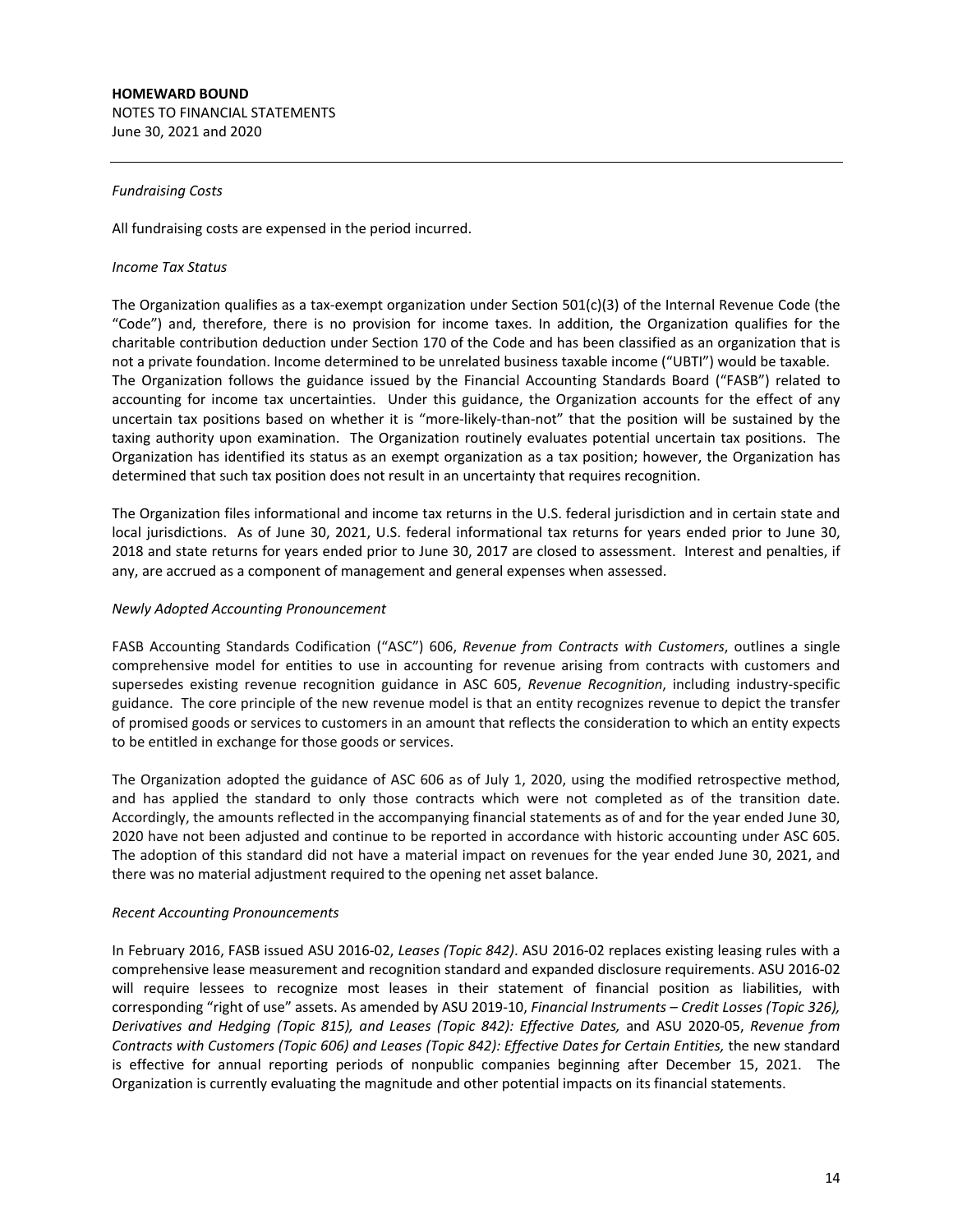In September 2020, FASB issued ASU 2020‐07, *Not‐for‐Profit Entities (Topic 958) Presentation and Disclosures by Not‐for‐Profit Entities for Contributed Nonfinancial Assets* to increase transparency for contributed nonfinancial assets through enhancements to presentation and disclosure. ASU 2020‐07 will require contributed nonfinancial assets to be presented in a separate line item in the statement of activities (apart from contributions of cash and other financial assets) and will required expanded disclosures regarding the nature and utilization of contributed nonfinancial assets as well as descriptions of any donor restrictions and the valuation methodology and inputs used to determine fair value. ASU 2020‐07 is effective for annual reporting periods beginning after June 15, 2021. The Organization is currently evaluating the magnitude and other potential impacts on its financial statements.

# **2. Liquidity**

As of June 30, 2021, financial assets which could readily be made available to meet general expenditures within one year of the date of the statement of financial position were as follows:

| Financial assets at year end:                         |                 |
|-------------------------------------------------------|-----------------|
| Cash and cash equivalents                             | \$<br>2,646,820 |
| Receivables                                           | 99,676          |
| Contributions receivable, net                         | 170,159         |
| <b>Investments</b>                                    | 1,137,089       |
| Total financial assets                                | 4,053,744       |
| Less amounts not available for general                |                 |
| expenditures within one year, due to:                 |                 |
| Contractual or donor-imposed restrictions:            |                 |
| Amounts subject to donor purpose or time restrictions | (452, 677)      |
| Amounts subject to appropriation                      | (343,805)       |
| Accounts payable                                      | (30, 451)       |
| <b>Accrued liabilities</b>                            | (134, 559)      |
| Board designations                                    | (500,000)       |
| Financial assets available to meet cash needs         |                 |
| for general expenditures within one year              | 2,592,252       |

The Organization is supported, in part, by restricted contributions. Since a donor's restriction requires resources to be used in a particular manner or in a future period, the Organization must maintain sufficient resources to meet those responsibilities to its donors. As a result, certain financial assets may not be available for general expenditure within one year. As part of liquidity management, The Organization regularly monitors liquidity to meet its operating needs and other contractual commitments.

The Organization has various sources of liquidity at its disposal, including cash and cash equivalents, accounts receivable, contributions receivable and investments. For purposes of analyzing resources available to meet general expenditures over a 12‐month period, the Organization considers all expenditures relating to ongoing activities of the various programs offered, as well as the conduct of services undertaken to support those activities, to be general expenditures. In addition to the financial assets available to meet general expenditures over the next twelve months, the Organization operates with a balanced budget and anticipates collecting sufficient revenue to cover general expenditures not covered by donor‐restricted resources.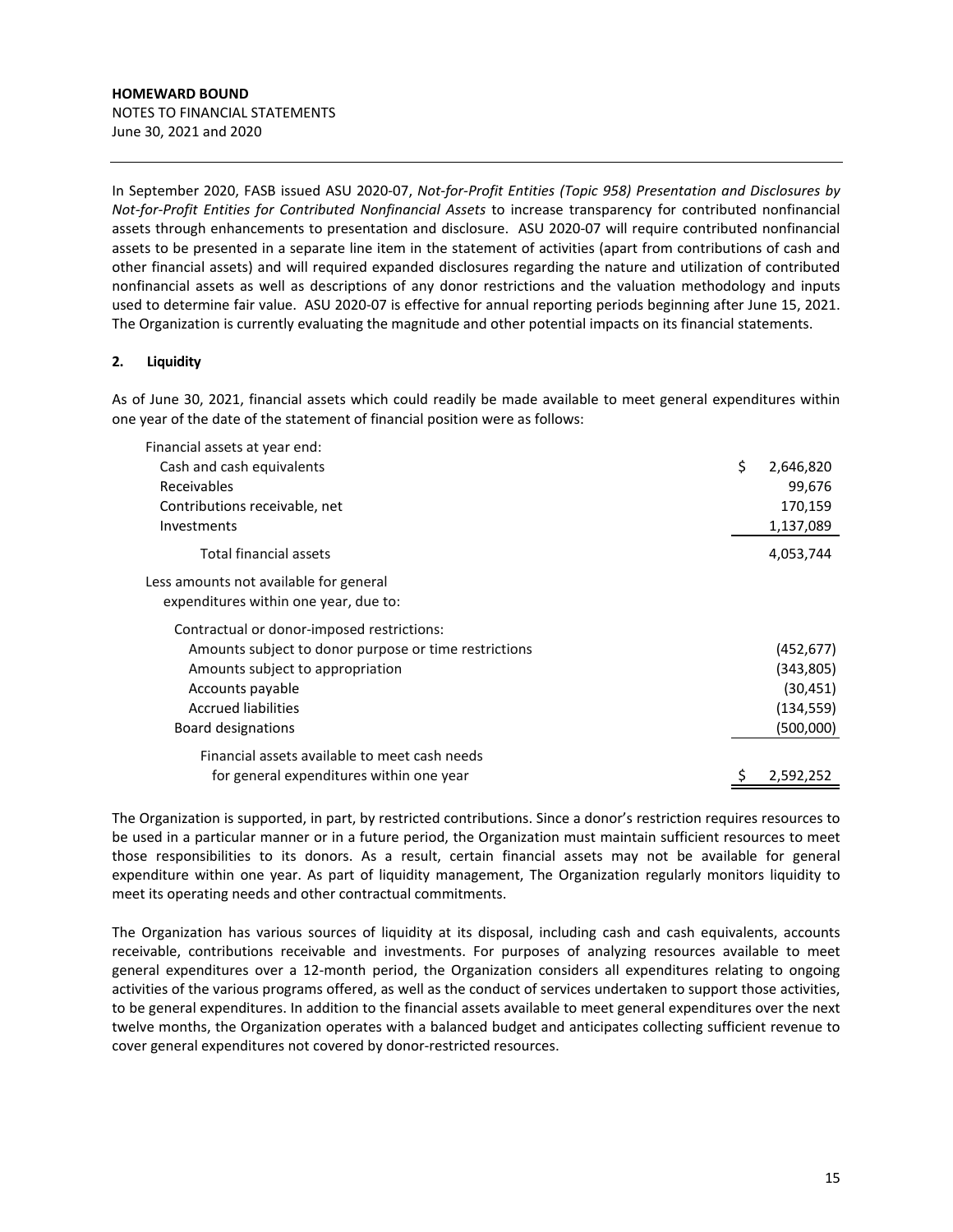NOTES TO FINANCIAL STATEMENTS June 30, 2021 and 2020

## **3.** Contributions receivable

Contributions receivable consisted of the following at June 30:

|                                               | 2021 |           |   | 2020      |
|-----------------------------------------------|------|-----------|---|-----------|
| Promises to give - Without donor restrictions | \$.  | 84,500    | Ş | 91,617    |
| Promises to give - With donor restrictions:   |      |           |   |           |
| Building maintenance and remodel              |      | 28,000    |   | 88,000    |
| Homeward Bound University                     |      | 100,000   |   |           |
|                                               |      |           |   |           |
| Total contributions receivable                |      | 212,500   |   | 179,617   |
| Less: Unamortized discount                    |      | (10, 116) |   | (10, 116) |
| Less: Valuation allowance                     |      | (32, 225) |   | (25,000)  |
| Contributions receivable, net                 |      | 170,159   |   | 144,501   |

The estimated cash flows for contributions receivable were discounted over the collection period using management determined, risk‐adjusted discount rates ranging from 2.5% to 4.5%. Contributions receivable (before the unamortized discount and any valuation allowance are due as follows at June 30:

|                                                                                                         |  | 2020              |                  |
|---------------------------------------------------------------------------------------------------------|--|-------------------|------------------|
| Contributions receivable due in less than one year<br>Contributions receivable due in one to five years |  | 167.500<br>45,000 | 94.617<br>85,000 |
| Total contributions receivable                                                                          |  | 212.500           | 179,617          |

Contributions receivable from employees and members of the Board of Directors (before the unamortized discount) were as follows at June 30:

|                                                                                                         | 2021 |       |  | 2020           |
|---------------------------------------------------------------------------------------------------------|------|-------|--|----------------|
| Contributions receivable due in less than one year<br>Contributions receivable due in one to five years |      | 2.000 |  | 6.617<br>1,000 |
| Total contributions receivable                                                                          |      | 2.000 |  | 7.617          |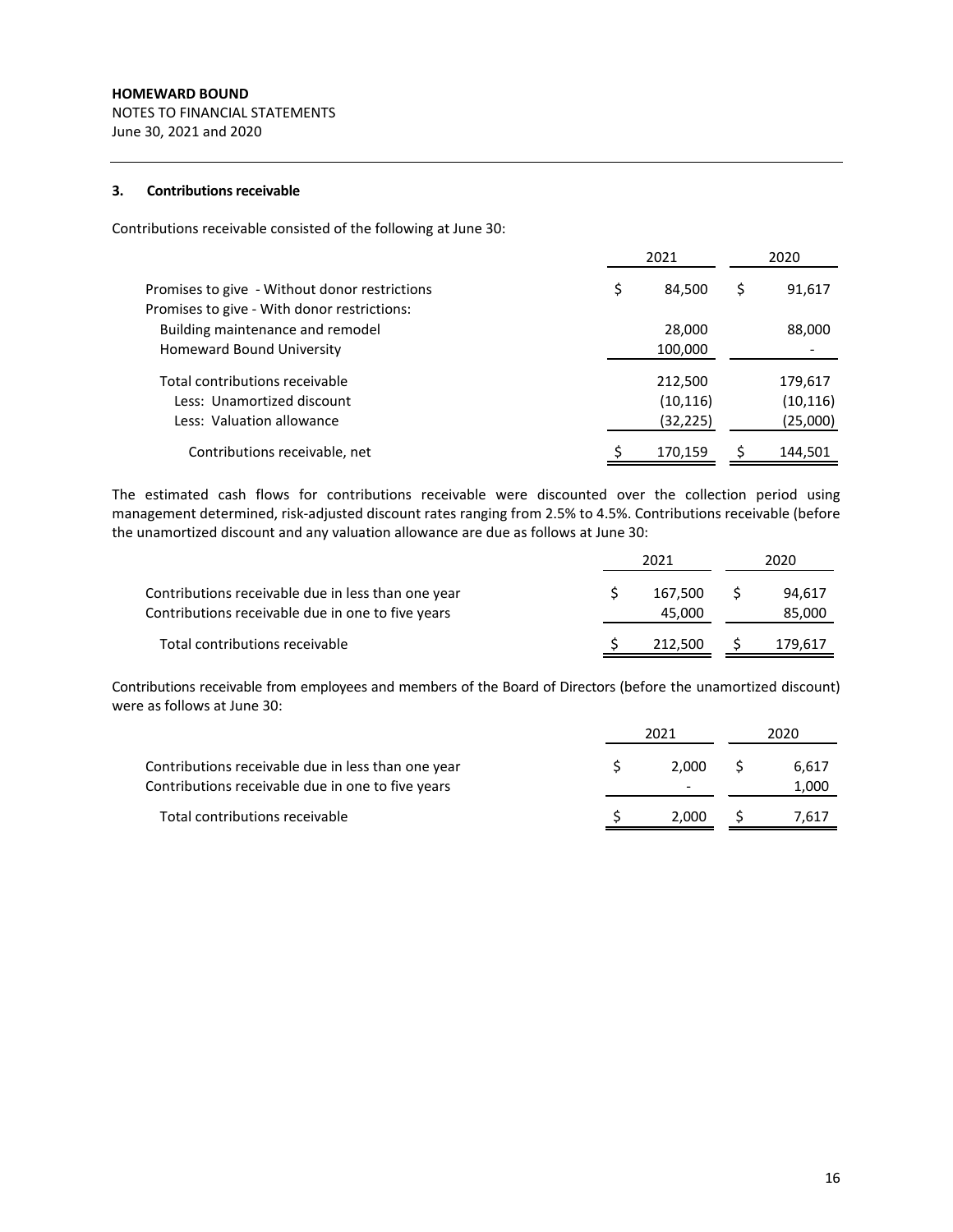NOTES TO FINANCIAL STATEMENTS June 30, 2021 and 2020

# **4. Investments**

Investments consisted of the following and the table sets forth, by level within the fair value hierarchy, the Organization's assets that are measured at fair value as of June 30:

|                              | 2021    |            |    |         |    |         |    |            |
|------------------------------|---------|------------|----|---------|----|---------|----|------------|
|                              | Level 1 |            |    | Level 2 |    | Level 3 |    | Total      |
| Fixed income                 | \$      | 517,430    | \$ |         | \$ |         | \$ | 517,430    |
| Equity funds                 |         | 604,659    |    |         |    |         |    | 604,659    |
| Private company stocks       |         |            |    | 15,000  |    |         |    | 15,000     |
| <b>Total investments</b>     |         | 1,122,089  |    | 15,000  |    |         |    | 1,137,089  |
| Less: Investments restricted |         |            |    |         |    |         |    |            |
| for endowments               |         | (343, 805) |    |         |    |         |    | (343, 805) |
| <b>Total investments</b>     |         | 778,284    |    | 15,000  |    |         |    | 793,284    |

|                                                | 2020 |                          |    |         |    |         |    |            |  |
|------------------------------------------------|------|--------------------------|----|---------|----|---------|----|------------|--|
|                                                |      | Level 1                  |    | Level 2 |    | Level 3 |    | Total      |  |
| Equity funds                                   | \$   | 451,882                  | \$ |         | \$ |         | \$ | 451,882    |  |
| Bond funds                                     |      | 467,269                  |    |         |    |         |    | 467,269    |  |
| Private company stocks                         |      | $\overline{\phantom{a}}$ |    | 16,000  |    |         |    | 16,000     |  |
| Total investments                              |      | 919,151                  |    | 16,000  |    |         |    | 935,151    |  |
| Less: Investments restricted<br>for endowments |      | (289, 884)               |    |         |    |         |    | (289, 884) |  |
|                                                |      |                          |    |         |    |         |    |            |  |
| Total investments                              |      | 629,267                  |    | 16,000  | \$ |         |    | 645,267    |  |

Net investment return consisted of the following for the years ended June 30:

|                                     | 2021     | 2020 |         |  |
|-------------------------------------|----------|------|---------|--|
| Interest and dividends              | 22.336   |      | 70,488  |  |
| Net realized and unrealized gains   | 162,801  |      | 82,723  |  |
| Direct external investment expenses | (7, 138) |      | (8,668) |  |
| Total net investment return         | 177,999  |      | 144,543 |  |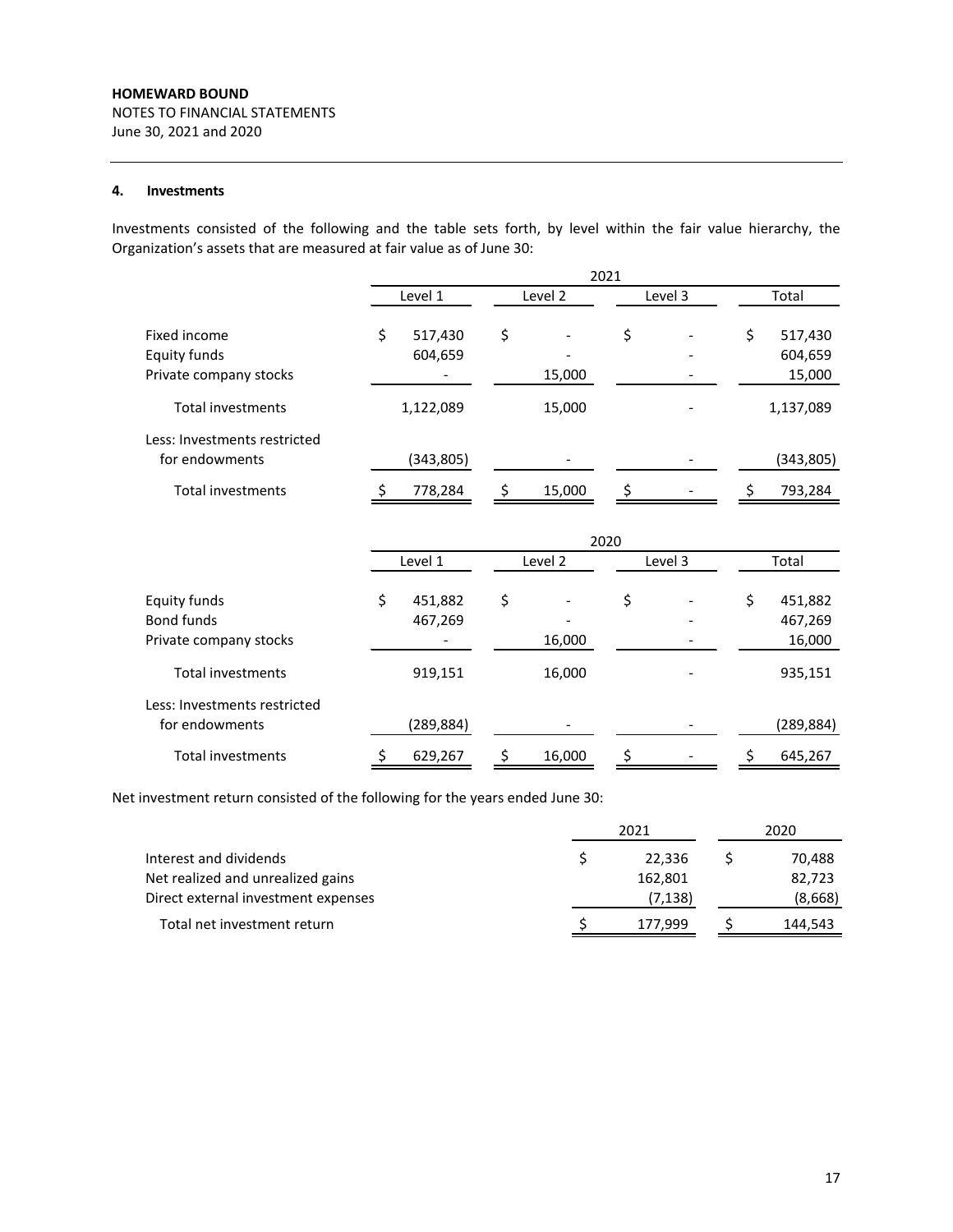NOTES TO FINANCIAL STATEMENTS June 30, 2021 and 2020

## **5. Property and equipment**

Property and equipment consisted of the following at June 30:

|                                 | 2021            | 2020            |
|---------------------------------|-----------------|-----------------|
| Cost or donated value:          |                 |                 |
| <b>Transitional housing</b>     | \$<br>9,361,389 | \$<br>8,558,806 |
| Furniture and equipment         | 1,357,268       | 1,698,692       |
| Land                            | 295,629         | 295,629         |
| Vehicles                        | 39,078          | 63,270          |
| Construction in progress        |                 | 4,638           |
| Total cost or donated value     | 11,053,364      | 10,621,035      |
| Less - Accumulated depreciation | (9,657,321)     | (9, 298, 724)   |
| Property and equipment, net     | 1,396,043       | 1,322,311       |
|                                 |                 |                 |

## **6. Notes Payable – Payroll Protection Program**

In April 2020, The Organization received loan proceeds totaling \$500,200 through a PPP note payable agreement with a bank administered by the Small Business Administration ("SBA"). The PPP, established as part of the Coronavirus Aid, Relief and Economic Security Act ("CARES Act"), provides for forgiveness of the principal and accrued interest as long as the borrower uses the loan procedures for eligible purposes, including payroll, benefits, rent and utilities, and maintains its payroll levels. The note payable bears interest at 1.0%. The amount of loan forgiveness is reduced if the borrower terminates employees or reduces salaries. This loan was forgiven on July 9, 2021.

In February 2021, the Organization received a second draw PPP loan totaling approximately \$522,000 with the same terms and conditions as the first draw. While the Organization intends to utilize the proceeds in a manner that will meet the conditions for forgiveness of the loan, it is not possible to determine the ultimate amount of the loan that may be forgiven. Principal and interest payments are not due until the amount of forgiveness is remitted by the SBA.

#### **7. Notes Payable**

Notes payable consisted of the following at June 30:

| Two interest free notes payable to the City of Phoenix for the                                                                                                                                                                                                                                                                                       | 2020    |
|------------------------------------------------------------------------------------------------------------------------------------------------------------------------------------------------------------------------------------------------------------------------------------------------------------------------------------------------------|---------|
| acquisition and construction of the TFV<br>property;<br>collateralized by the TFV property; principal of the notes to<br>be forgiven at 10% per year beginning in December 2012,<br>provided the property is used exclusively for transitional<br>supportive housing for low-income families with children;<br>maturing in December 2021.<br>260,000 | 520,000 |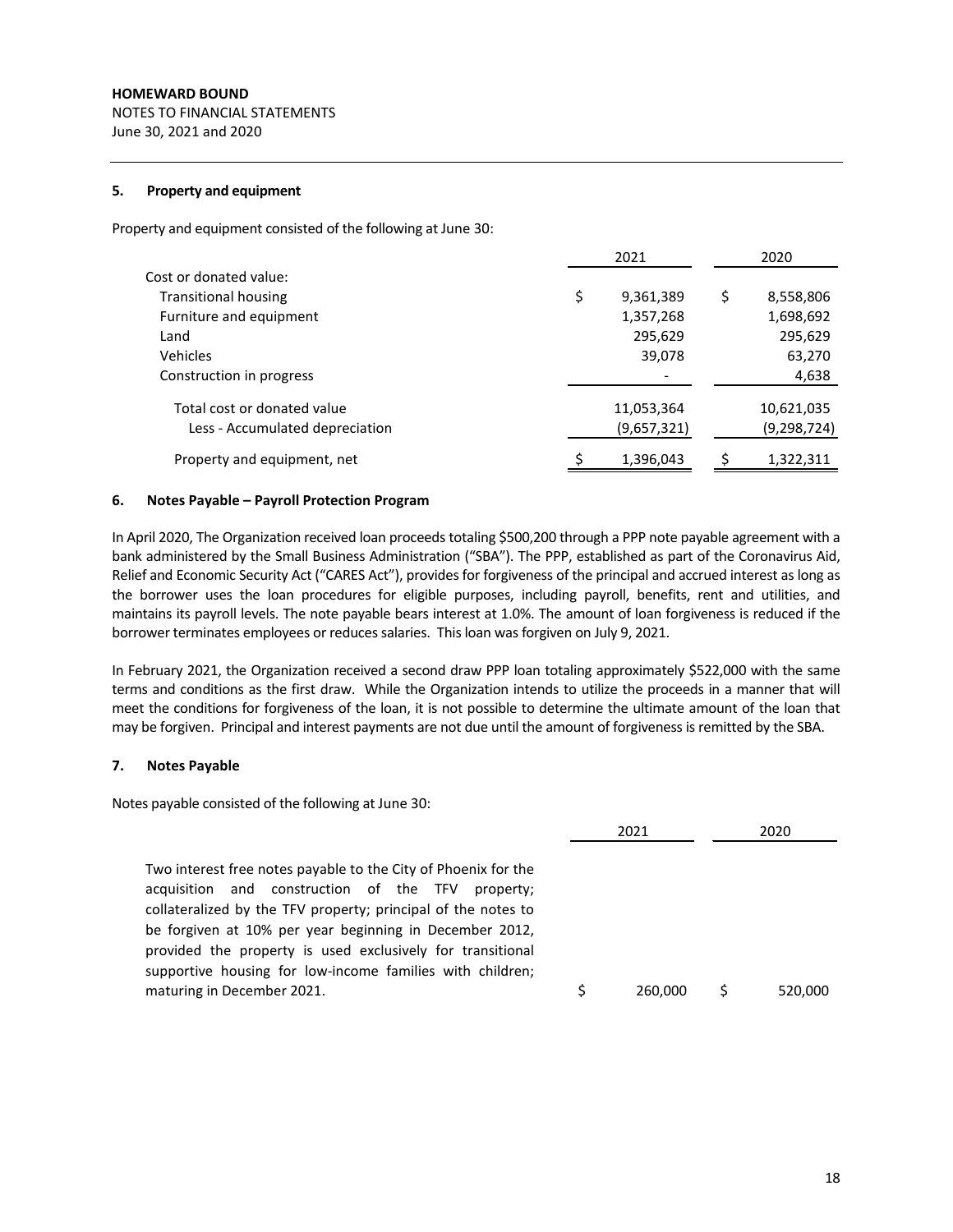# **HOMEWARD BOUND** NOTES TO FINANCIAL STATEMENTS June 30, 2021 and 2020

|                                                                                                                                                                                                                                                                                                                                                                                               | 2021                   |    | 2020                   |
|-----------------------------------------------------------------------------------------------------------------------------------------------------------------------------------------------------------------------------------------------------------------------------------------------------------------------------------------------------------------------------------------------|------------------------|----|------------------------|
| Interest free note payable to the Arizona Department of<br>Commerce. The funds received are required to be repaid only<br>if the Organization sells the TFV property within the period of<br>affordability remaining on the TFV property or fails to comply<br>with the covenants, conditions, and restrictions defined in<br>the agreement. The period of affordability is satisfied in June |                        |    |                        |
| 2029.                                                                                                                                                                                                                                                                                                                                                                                         | 800,000                |    | 800,000                |
| Total notes payable<br>Less current maturities                                                                                                                                                                                                                                                                                                                                                | 1,060,000<br>(260,000) |    | 1,320,000<br>(260,000) |
| Total notes payable, less current maturities                                                                                                                                                                                                                                                                                                                                                  | 800,000                | S  | 1,060,000              |
| Annual maturities of notes payable are scheduled as follows:                                                                                                                                                                                                                                                                                                                                  |                        |    |                        |
| Year Ending<br>June 30                                                                                                                                                                                                                                                                                                                                                                        |                        |    | Future<br>Forgiveness  |
| 2022                                                                                                                                                                                                                                                                                                                                                                                          |                        | \$ | 260,000                |
| 2023                                                                                                                                                                                                                                                                                                                                                                                          |                        |    |                        |
| 2024                                                                                                                                                                                                                                                                                                                                                                                          |                        |    |                        |
| 2025                                                                                                                                                                                                                                                                                                                                                                                          |                        |    |                        |

Total notes payable  $\frac{1}{5}$  1,060,000 Thereafter 2026

The Organization recognized revenue from government grants totaling approximately \$260,000 for both the years ended June 30, 2021 and 2020, related to forgiveness of notes payable according to the agreements described above.

en andere a

800,000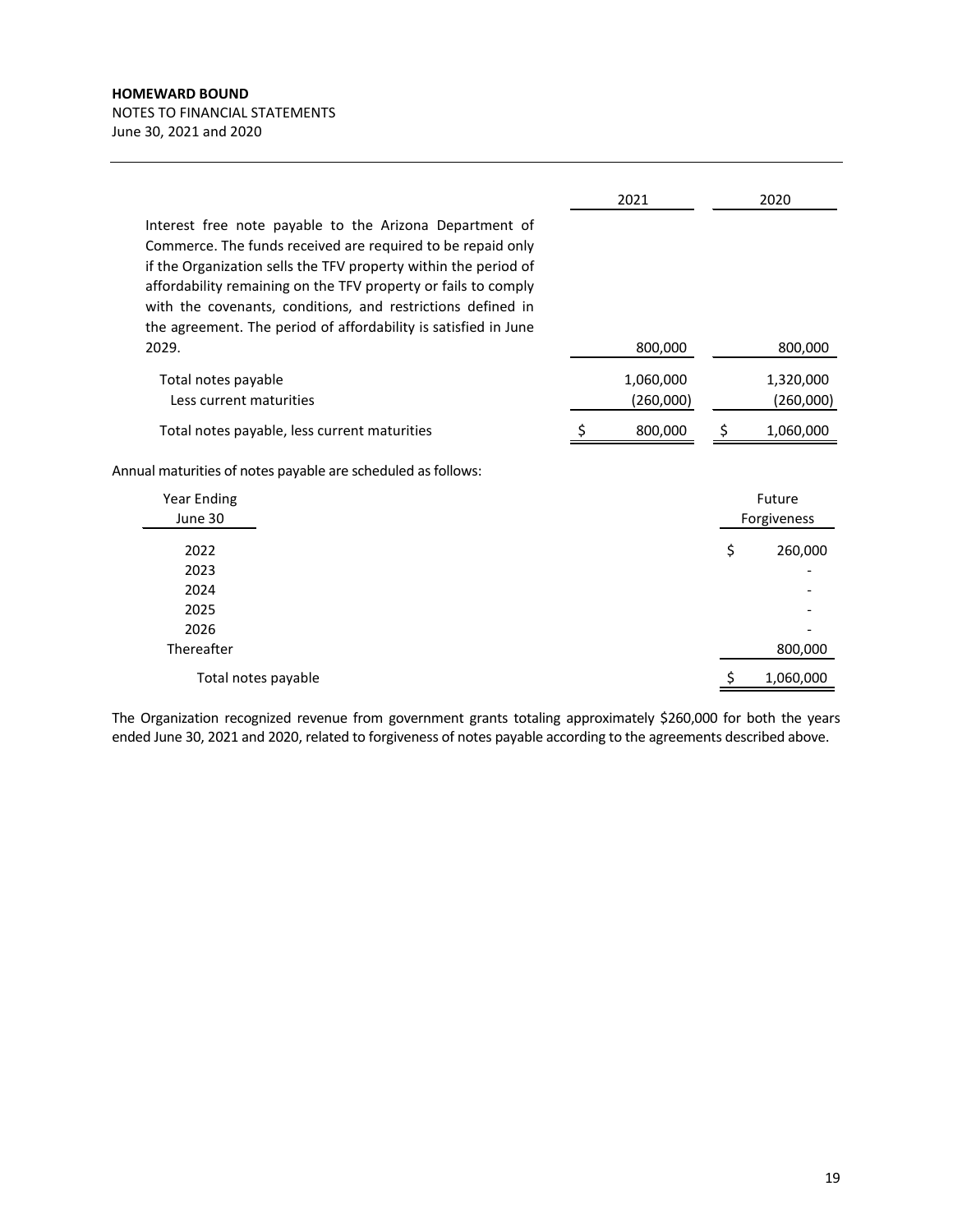# **8. Net Assets with Donor Restrictions**

Net assets with donor restrictions are restricted for the following purposes or periods as of June 30:

|                                                            | 2021 |         |    | 2020      |
|------------------------------------------------------------|------|---------|----|-----------|
| Subject to expenditure for specified purposes:             |      |         |    |           |
| Building maintenance and remodel                           | \$   | 23,967  | \$ | 472,864   |
| Client services                                            |      | 232,854 |    | 150,000   |
| Destination diploma                                        |      |         |    | 31,510    |
| COVID relief                                               |      | 16,000  |    | 25,465    |
| <b>HB University</b>                                       |      | 109,697 |    |           |
| Healthy meals                                              |      |         |    | 5,000     |
| Subject to the passage of time:                            |      | 70,159  |    | 74,650    |
| Subject to Organization spending policy and appropriation: |      |         |    |           |
| Endowment - Original gift amount                           |      | 250,000 |    | 250,000   |
| Endowment - Accumulated net investment return              |      | 93,805  |    | 39,884    |
| Total net assets with donor restrictions                   |      | 796,482 | s  | 1,049,373 |

Net assets were released from donor restrictions by incurring expenses, satisfying the restricted purposes, or by the occurrence of the passage of time or other events specified by donors, as follows as of June 30:

|                                  | 2021          | 2020          |  |  |
|----------------------------------|---------------|---------------|--|--|
| Expended for specified purposes: |               |               |  |  |
| Building maintenance and remodel | \$<br>448,898 | \$<br>274,757 |  |  |
| Client services                  | 150,000       | 11,664        |  |  |
| Destination diploma              | 31,510        |               |  |  |
| COVID relief                     | 25,465        |               |  |  |
| Healthy meals                    | 5,000         |               |  |  |
| Expended due to passage of time: | 14,491        | 29,619        |  |  |
| Total restrictions released      | 675,364       | 316,040       |  |  |

## **9. Endowment**

The Organization's endowments consist of funds established under donor restriction for certain purposes. As required by U.S. GAAP, net assets associated with endowment funds are classified and reported based on the existence or absence of donor‐imposed restrictions.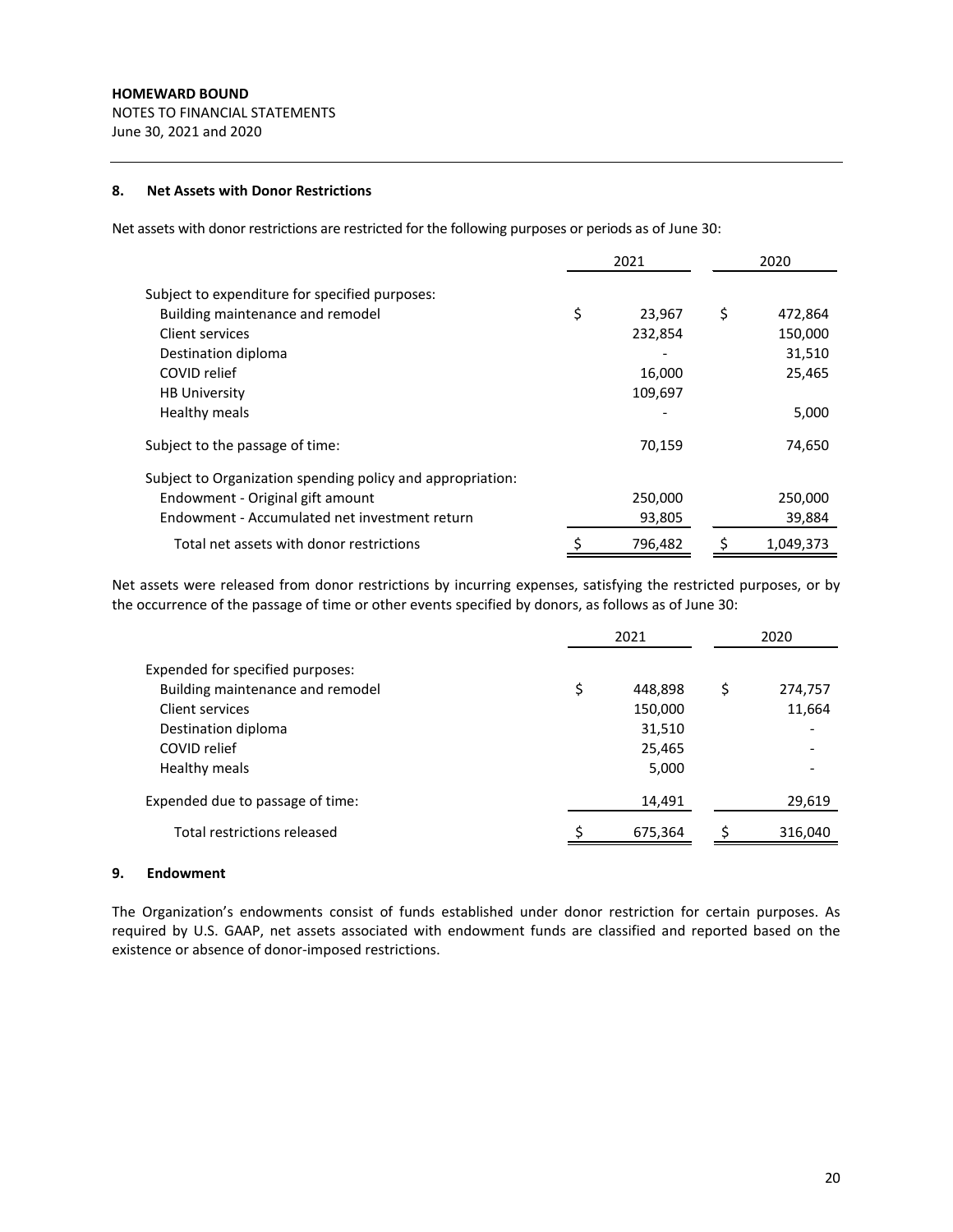#### **HOMEWARD BOUND** NOTES TO FINANCIAL STATEMENTS

June 30, 2021 and 2020

#### *Interpretation of Relevant Law*

The Organization is subject to the Arizona Management of Charitable Funds Act ("MCFA"), which is the State of Arizona's version of the Uniform Prudent Management of Institutional Funds Act. The Organization has interpreted the MCFA as requiring the preservation of the fair value of the original gift, absent explicit donor stipulations to the contrary. As a result of this interpretation, the Organization classifies as net assets with donor restrictions (to be held in perpetuity) the sum of (a) the original value of initial and subsequent gift amounts donated to the fund and (b) any accumulations to the fund that are required to be maintained in perpetuity in accordance with the direction of the applicable donor gift instrument. The remaining portion of the donor-restricted endowment fund that is not classified as held in perpetuity is classified as part of donor-restricted net assets until those amounts are appropriated for expenditure by the governing board in a manner consistent with the standard of prudence described by the MCFA.

MCFA allows the Organization's governing board to appropriate for expenditure or accumulate so much of an endowment fund as is determined to be prudent, considering the following factors:

- The duration and preservation of the fund
- The purposes of the Organization and the donor-restricted endowment fund
- General economic conditions
- The possible effect of inflation and deflation
- The expected total return from income and the appreciation of investments
- Other resources of the Organization
- The investment policies of the Organization

# *Investment Return Objectives, Risk Parameters and Strategies*

Endowment funds held in perpetuity are those given to the Organization with a donor‐imposed restriction that the funds are not to be expended but are to be invested for the purpose of generating investment income (as defined by each gift instrument) for the support of the Organization. The principal of the funds is to be maintained in perpetuity. The donor may place restrictions on the purpose(s) for which the investment income may be expended. The Organization's governing body has a fiduciary responsibility to comply with the restrictions imposed by the donors on these funds.

The Organization has adopted investment and spending policies for endowment assets that attempt to provide a predictable stream of funding for operations while seeking to maintain the purchasing power of those endowment assets over the long-term. Accordingly, the investment process seeks to achieve an after-cost total real rate of return, including investment income as well as capital appreciation (both realized and unrealized), which exceeds the annual distribution with acceptable levels of risk. Endowment assets are invested in a well‐diversified asset mix, with a greater emphasis on equity‐based investments to achieve its long‐term objective within prudent risk constraints. The Organization expects its endowment funds over time to provide an average rate of return of 5.0% annually. Actual returns in any given year may vary from this amount.

# *Spending Policy*

Under the Organization's endowment spending policy, the Board of Directors reviews earnings from the endowment annually, and may approve usage for specific operational purposes or to accumulate towards the endowment's continuing growth.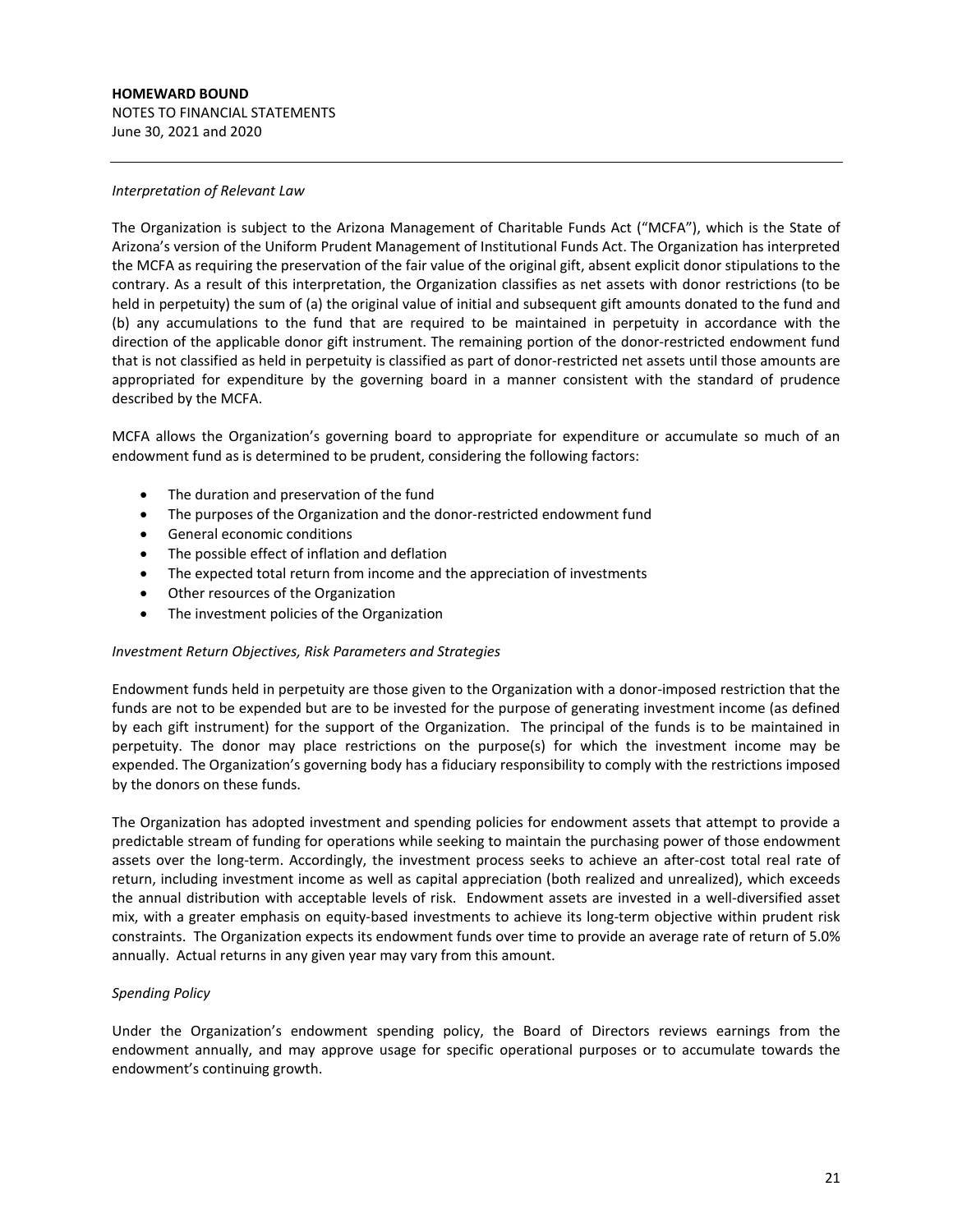NOTES TO FINANCIAL STATEMENTS June 30, 2021 and 2020

## *Composition of Endowment*

The endowment consisted of the following at June 30, 2021:

|                                                                                                            | Without<br>Donor<br>Restrictions |  | With<br>Donor<br><b>Restrictions</b> |         | Total |         |
|------------------------------------------------------------------------------------------------------------|----------------------------------|--|--------------------------------------|---------|-------|---------|
| Original donor-restricted gift amounts<br>and amounts required by donors to<br>be maintained in perpetuity |                                  |  |                                      | 250,000 |       | 250,000 |
| Accumulated net investment return                                                                          |                                  |  |                                      | 93,805  |       | 93,805  |
| Total endowment net assets                                                                                 |                                  |  |                                      | 343,805 |       | 343,805 |

## *Changes in Endowment*

Changes in endowment net assets consisted of the following for the years ended June 30:

|                                                              | Without<br>Donor<br><b>Restrictions</b> |  |  | With<br>Donor<br><b>Restrictions</b> | Total |                   |  |
|--------------------------------------------------------------|-----------------------------------------|--|--|--------------------------------------|-------|-------------------|--|
| Endowment net assets, June 30, 2019<br>Net investment return |                                         |  |  | 271.444<br>18,440                    |       | 271,444<br>18,440 |  |
| Endowment net assets, June 30, 2020<br>Net investment return |                                         |  |  | 289,884<br>53,921                    |       | 289,884<br>53,921 |  |
| Endowment net assets, June 30, 2021                          |                                         |  |  | 343,805                              |       | 343,805           |  |

# *Underwater Endowment Funds*

From time to time, the fair value of assets associated with individual donor-restricted endowment funds may fall below the level that the donor or MCFA requires the Organization to retain as a fund of perpetual duration. The Organization has interpreted MCFA to permit spending from underwater endowments in accordance with prudent measures required by MCFA. Deficiencies of this nature did not exist as of June 30, 2021.

# **10. Retirement Plan**

The Organization sponsors a 403(b) retirement plan (the "Plan") covering all full-time employees. Under the terms of the Plan, participating employees may contribute up to 100% of their gross annual income, subject to Internal Revenue Service limitations. The Organization does not make contributions to the Plan.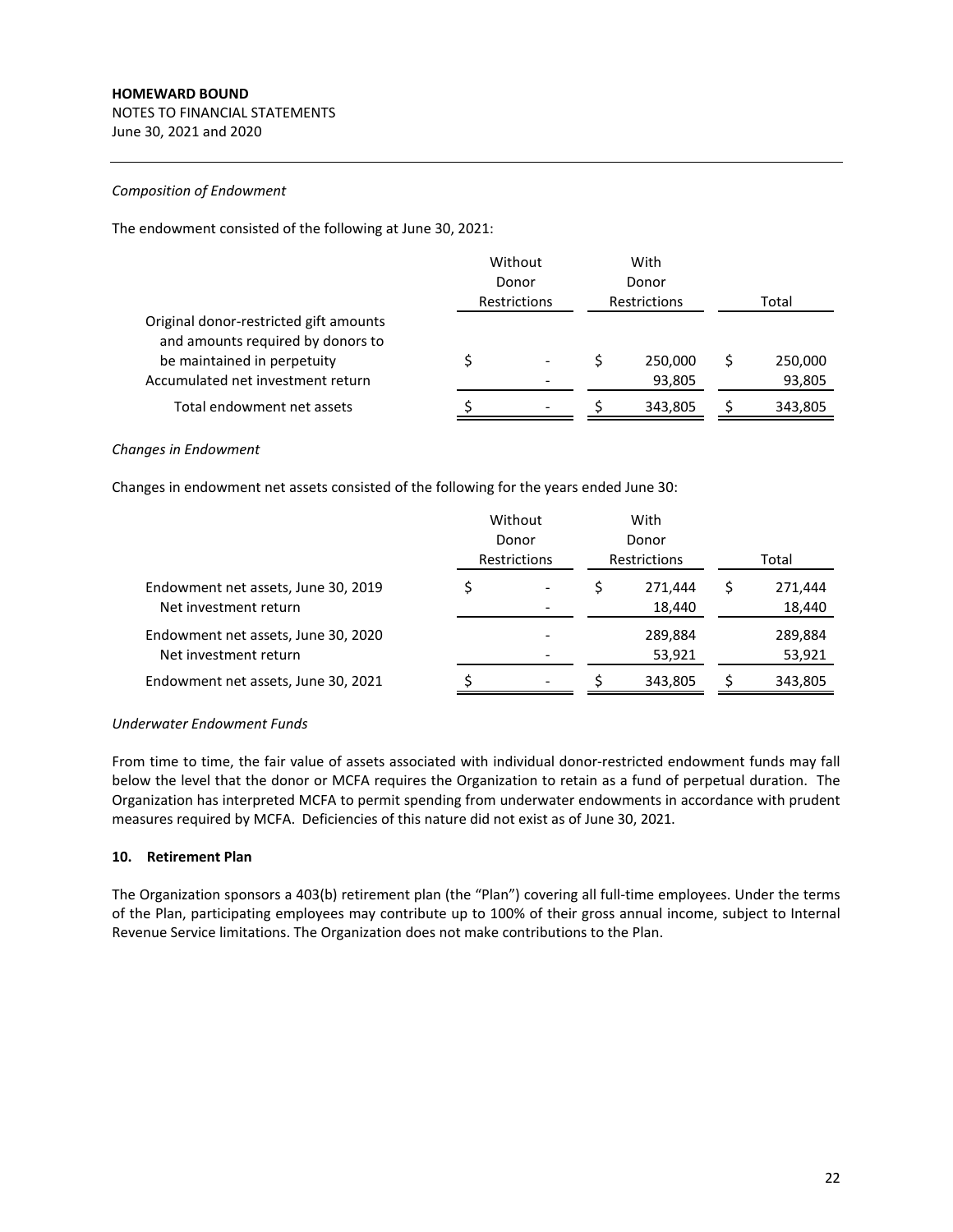NOTES TO FINANCIAL STATEMENTS June 30, 2021 and 2020

## **11. Donated Materials and Services**

Donated materials and services consisted of the following for the year ended June 30, 2021:

|                                | Program                 |                           |                            |             |        |         |
|--------------------------------|-------------------------|---------------------------|----------------------------|-------------|--------|---------|
|                                | Services-               |                           | <b>Supporting Services</b> |             |        |         |
|                                | Transitional<br>Housing | Management<br>and General |                            | Fundraising |        | Total   |
| Direct client costs            | 83,517                  | \$                        |                            | \$          |        | 83,517  |
| Professional services          | 41,863                  |                           |                            |             | 16,000 | 57,863  |
| Total in-kind expense          | 125,380                 |                           |                            |             | 16,000 | 141,380 |
| Donated property and equipment |                         |                           |                            |             |        |         |
| Total in-kind contributions    |                         |                           |                            |             |        | 141,380 |

Donated materials and services consisted of the following for the year ended June 30, 2020:

|                                              | Program<br>Services- |                         | <b>Supporting Services</b> |        |                    |  |                   |
|----------------------------------------------|----------------------|-------------------------|----------------------------|--------|--------------------|--|-------------------|
|                                              |                      | Transitional<br>Housing | Management<br>and General  |        | <b>Fundraising</b> |  | Total             |
| Direct client costs<br>Professional services |                      | 164,696<br>26,040       | \$                         | 18,522 |                    |  | 164,696<br>44,562 |
| Total in-kind expense                        |                      | 190,736                 |                            | 18,522 |                    |  | 209,258           |
| Donated property and equipment               |                      |                         |                            |        |                    |  | 19,673            |
| Total in-kind contributions                  |                      |                         |                            |        |                    |  | 228,931           |

# **12. Contingencies**

In the normal course of its activities, from time to time the Organization is subject to certain claims and litigation, including unasserted claims. The Organization and its counsel are of the opinion that, based on information presently available, such legal matters will not have a material adverse effect on the financial position of the Organization.

# **13. Concentrations**

#### *Uninsured Cash*

The Organization maintains its cash in bank deposit accounts, which at times may exceed federally insured limits. The Organization has not experienced any losses in such accounts and does not expect to experience any such losses. At June 30, 2021, the Organization had an uninsured cash balance of approximately \$2,443,000.

# *Significant Donors*

As of June 30, 2021, the Organization had two promises to give which represented approximately 28% and 13% of the contributions receivable in the accompanying statement of financial position. As of June 30, 2020, the Organization had two promises to give which represented approximately 49% and 33% of the contributions receivable in the accompanying statement of financial position.